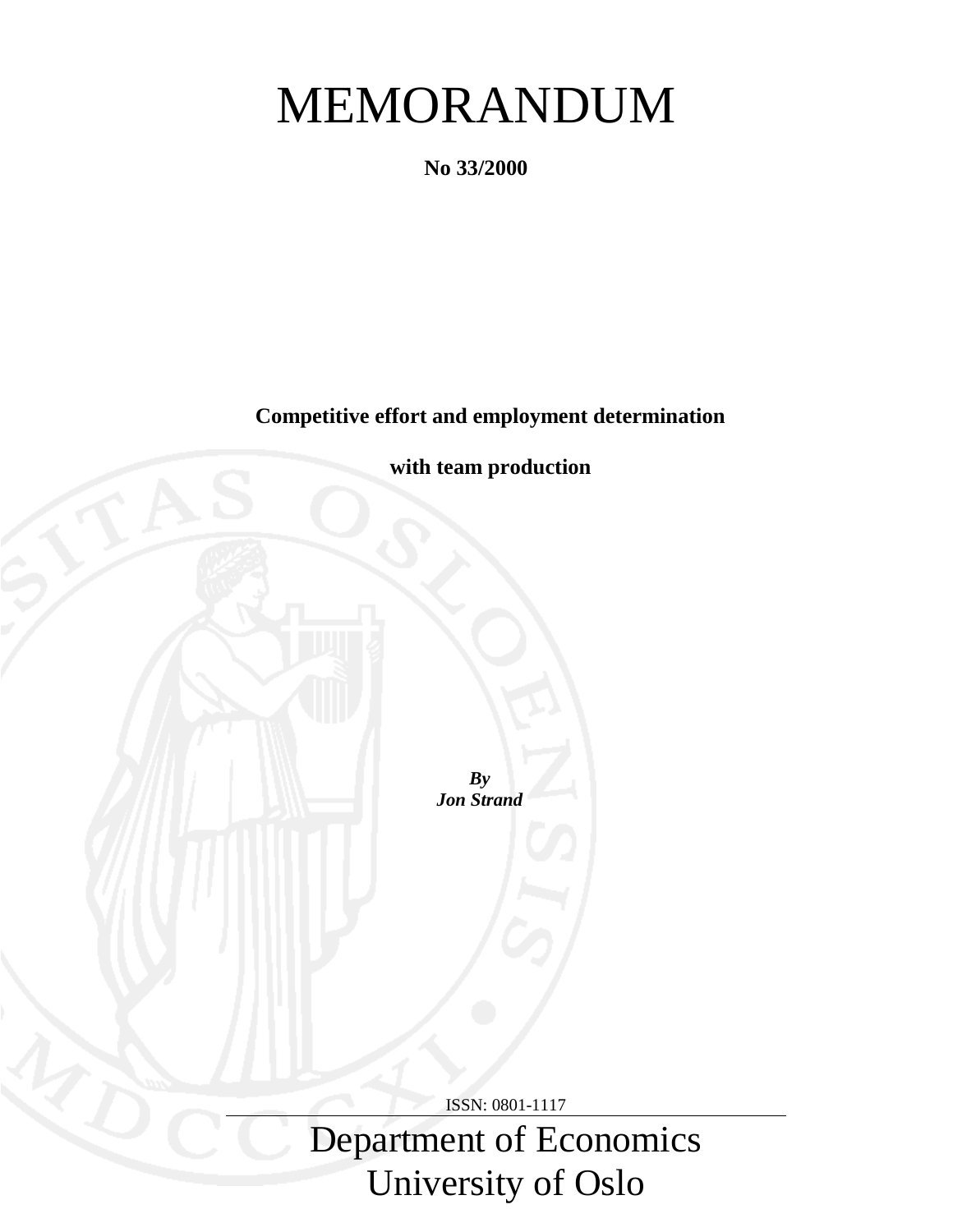| This series is published by the<br><b>University of Oslo</b><br><b>Department of Economics</b> | In co-operation with<br><b>Research</b> | <b>The Frisch Centre for Economic</b> |
|------------------------------------------------------------------------------------------------|-----------------------------------------|---------------------------------------|
| P. O.Box 1095 Blindern                                                                         | Gaustadalleén 21                        |                                       |
| N-0317 OSLO Norway                                                                             | N-0371 OSLO Norway                      |                                       |
| Telephone: $+4722855127$                                                                       |                                         | Telephone: +47 22 95 88 20            |
| $+4722855035$<br>Fax:                                                                          | Fax:                                    | +47 22 95 88 25                       |
| http://www.oekonomi.uio.no/<br>Internet:                                                       | Internet:                               | http://www.frisch.uio.no/             |
| econdep@econ.uio.no<br>e-mail:                                                                 | e-mail:                                 | frisch@frisch.uio.no                  |

List of the last 10 Memoranda:

| No 32 | By Øyvind Eitrheim, Eilev S. Jansen and Ragnar Nymoen: Progress from    |
|-------|-------------------------------------------------------------------------|
|       | forecast failure - The Norwegian consumption function. 27 p.            |
| No 31 | By Michael Hoel and Tor Iversen: Genetic testing when there is a mix of |
|       | public and private health insurance. 27 p.                              |
| No 30 | By Geir Høidal Bjønnes and Dagfinn Rime: Customer Trading and           |
|       | Information in Foreign Exchange Markets. 38 p.                          |
| No 29 | By Geir Høidal Bjønnes and Dagfinn Rime: FX Trading LIVE!               |
|       | Dealer Behavior and Trading Systems in Foreign Exchange Markets.        |
|       | 36 p.                                                                   |
| No 28 | By Gunn Elisabeth Birkelund and Johan Heldal: Educational Homogamy      |
|       | in Norway -trends and patterns. 17 p.                                   |
| No 27 | By Halvor Mehlum, Karl Moene and Ragnar Torvik: Predator or Prey?       |
|       | Parasitic enterprises in economic development. 24 p.                    |
| No 26 | By Atle Seierstad: Sharpened nonsmooth maximum principle for control    |
|       | problems in finite dimensional state space. 13 p.                       |
| No 25 | By Geir B. Asheim: Deriving Belief Operators from Preferences. 6 p.     |
| No 24 | By Finn R. Førsund and Nikias Sarafoglou: On The Origins of Data        |
|       | Envelopment Analysis. 33 p.                                             |
| No 23 | By Knut Røed and Tao Zhang: A Note on the Weibull Distribution and      |
|       | Time Aggregation Bias. 9 p.                                             |

A complete list of this memo-series is available in a PDF® format at: http://www.oekonomi.uio.no/memo/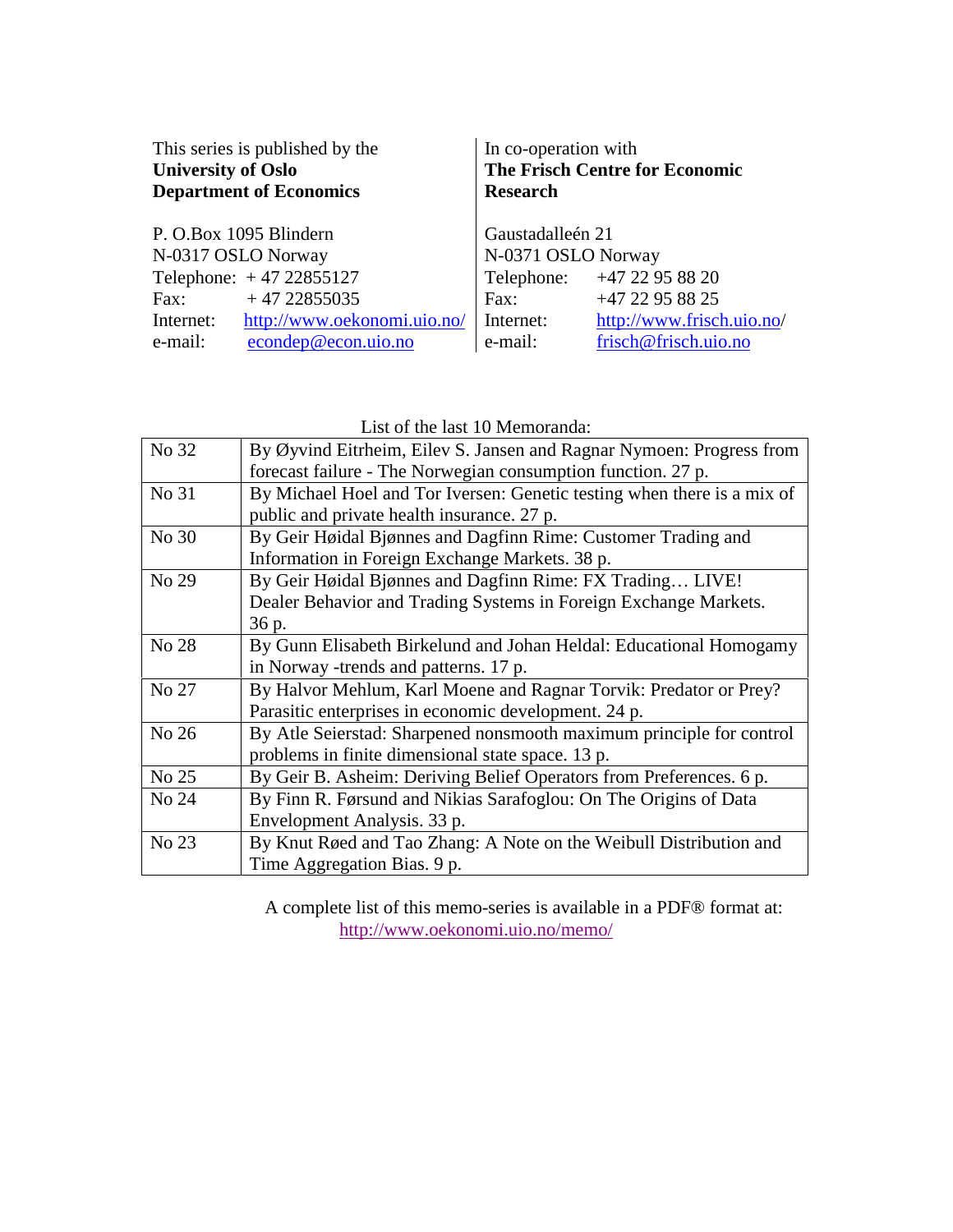# **Competitive effort and employment determination**

# **with team production**

By

Jon Strand

Department of Economics

University of Oslo

Box 1095, Blindern, 0317 Oslo, Norway

E-mail: jon.strand@econ.uio.no

November 2000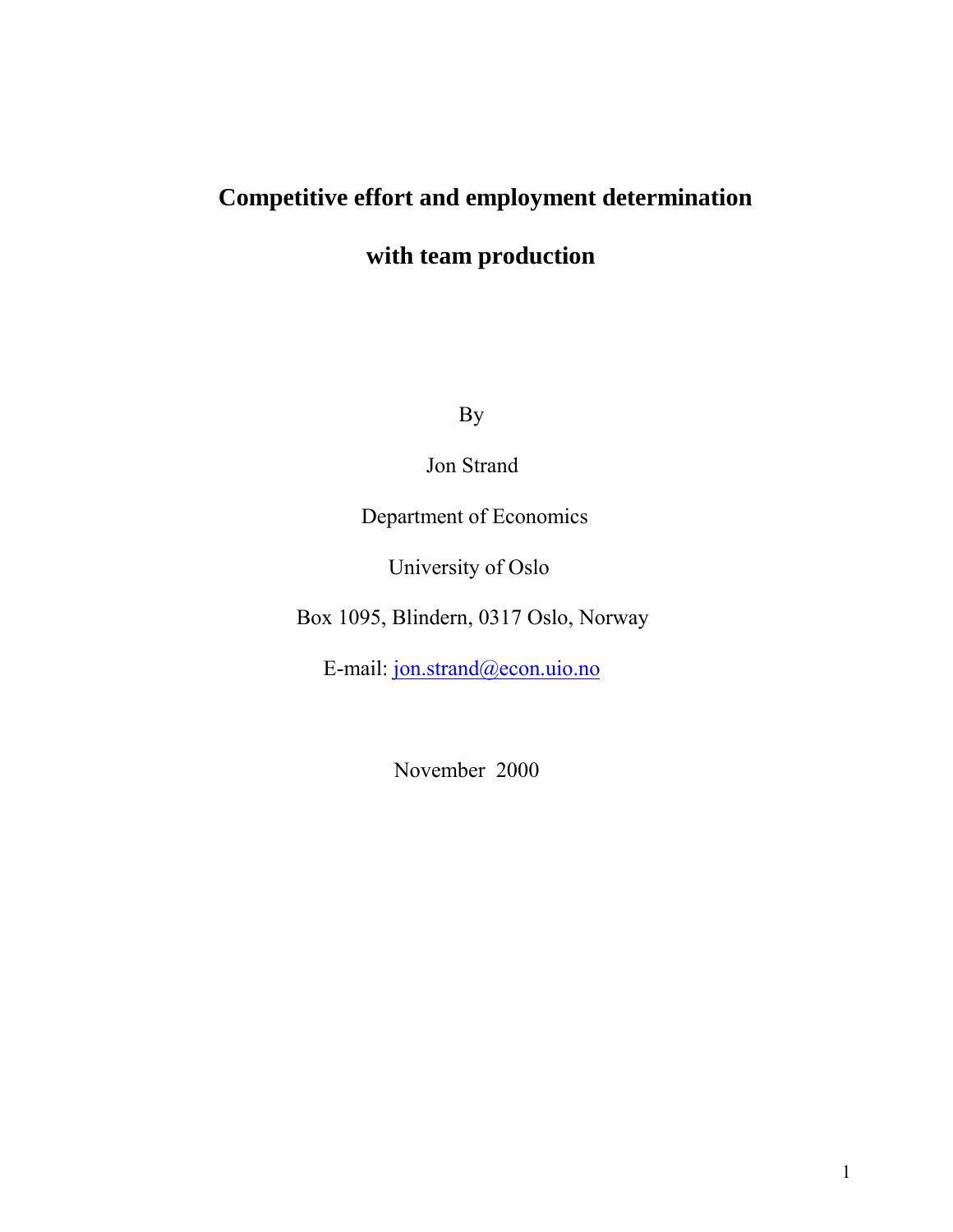## **Abstract**

We study a labor market where workers' disutilities of effort differ, firms' outputs depend on the joint efforts of many workers, and individual worker characteristics cannot be observed or inferred by firms. Under assumptions similar to those in Holmström (1982), we demonstrate that an efficient effort allocation then in principle can be implemented by firms paying the same wage to all workers, and more productive workers putting up greater efforts than less productive ones. When the labor market is competitive, however, a first best cannot be implemented due to worker adverse selection. When there are two types of workers and the fraction of the "bad" type is not too high, a competitive equilibrium implies that all workers' productivities are below first best, and that there may or may not be full employment, with possible unemployment evenly distributed among the two types. When the share of "bad" workers is greater, some (or even all) firms attract bad workers only, and unemployment disproportionately borne by the high-productivity type.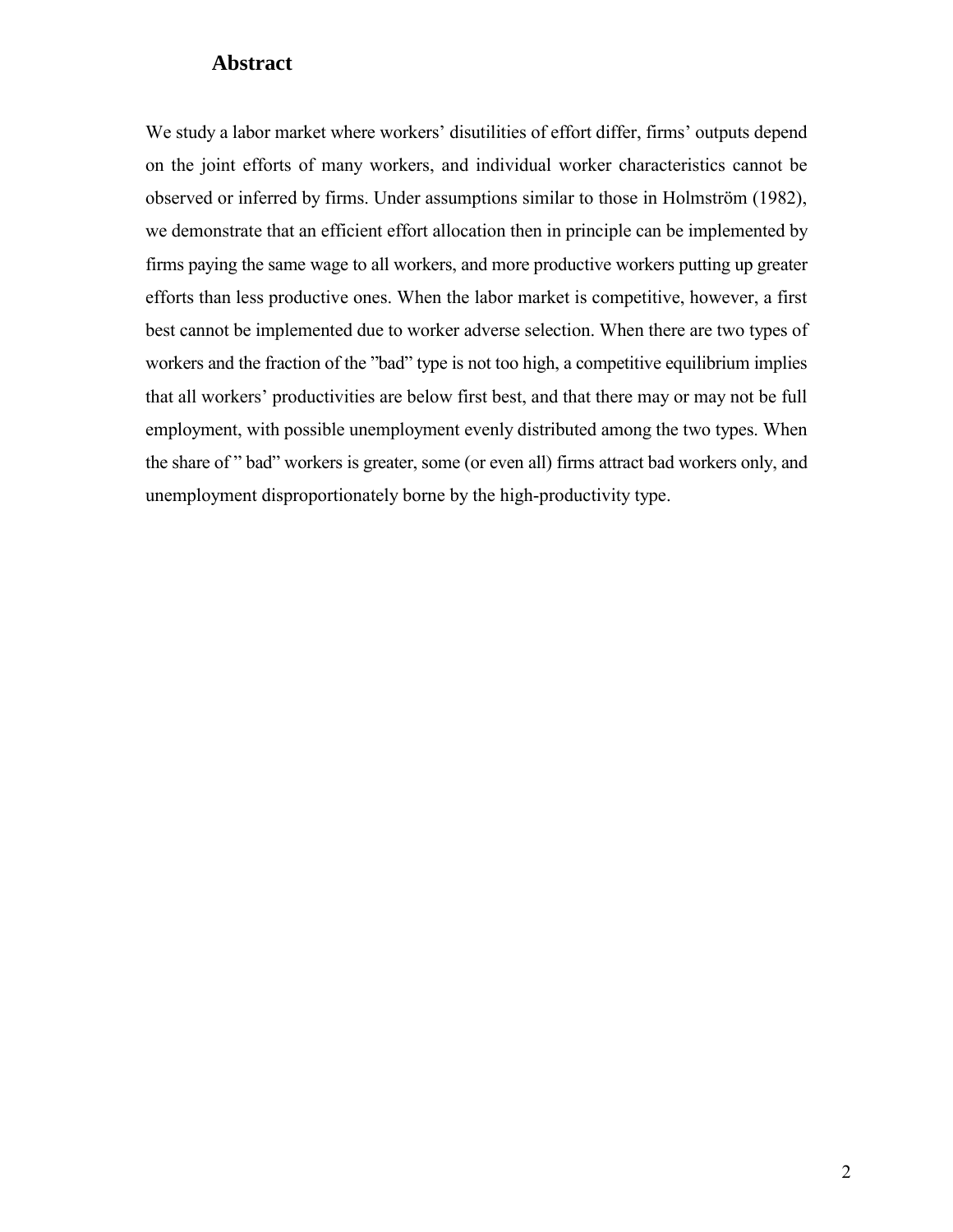#### **1. Introduction**

1

 An important and prevalent, and at the same time puzzling, aspect of labor markets and their organization is the common observation that worker compensation at a given workplace is often not very closely related to individual productivity. Several explanations have been offered for this phenomenon.1 Some of these stress the difficulty of observing individual productivities, and thereby the inability of firms to actually differentiate wages. Others are of a more sociological or organizational nature, and emphasize e.g. potential negative effects on workers' morale of high wage differentiation among workers who jointly perform similar tasks, even though their actual contributions to output may differ widely. A problem with many of the former types of explanations is that they often do not account well for exactly why workers' productivities should differ by much more than the (possibly small) differences in wages. In particular, a common notion is that when the wage is the same for all (and there are no possibilities for promotions), there should be no reason for some workers to voluntarily work harder than others. A problem with the second type (where it must be presumed that workers' individual productivities can be observed) is that workers with high productivities should tend to move on to other firms who are willing to reward them more in line with actual outputs, as should occur in any efficiently functioning market economy.

 Our purpose here is to study a model which can explain such observations, and which differs from other standard models in the groups referred to above. Departing from Holmström (1982), we assume that workers in a given firm differ according to productivity, but that only total output, and not individual workers' contributions to this, can be measured by each firm. We moreover make the rather extreme assumption that firms have no ways of screening workers according to productivity, nor distinguishing more from less

<sup>1</sup> See e.g. Agell (1999) and references quoted there. Much of Agell's argument toward defending a "flat" wage structure is largely based on other arguments than those exposed here, such as a common acceptance of norms and the value of the wage scheme in the context of social insurance. See however also Hibbs and Locking (2000), who argue that e.g. the extreme wage equality experienced in Sweden has been good for reallocation of labor across sectors, but not generally for inducing efficient effort.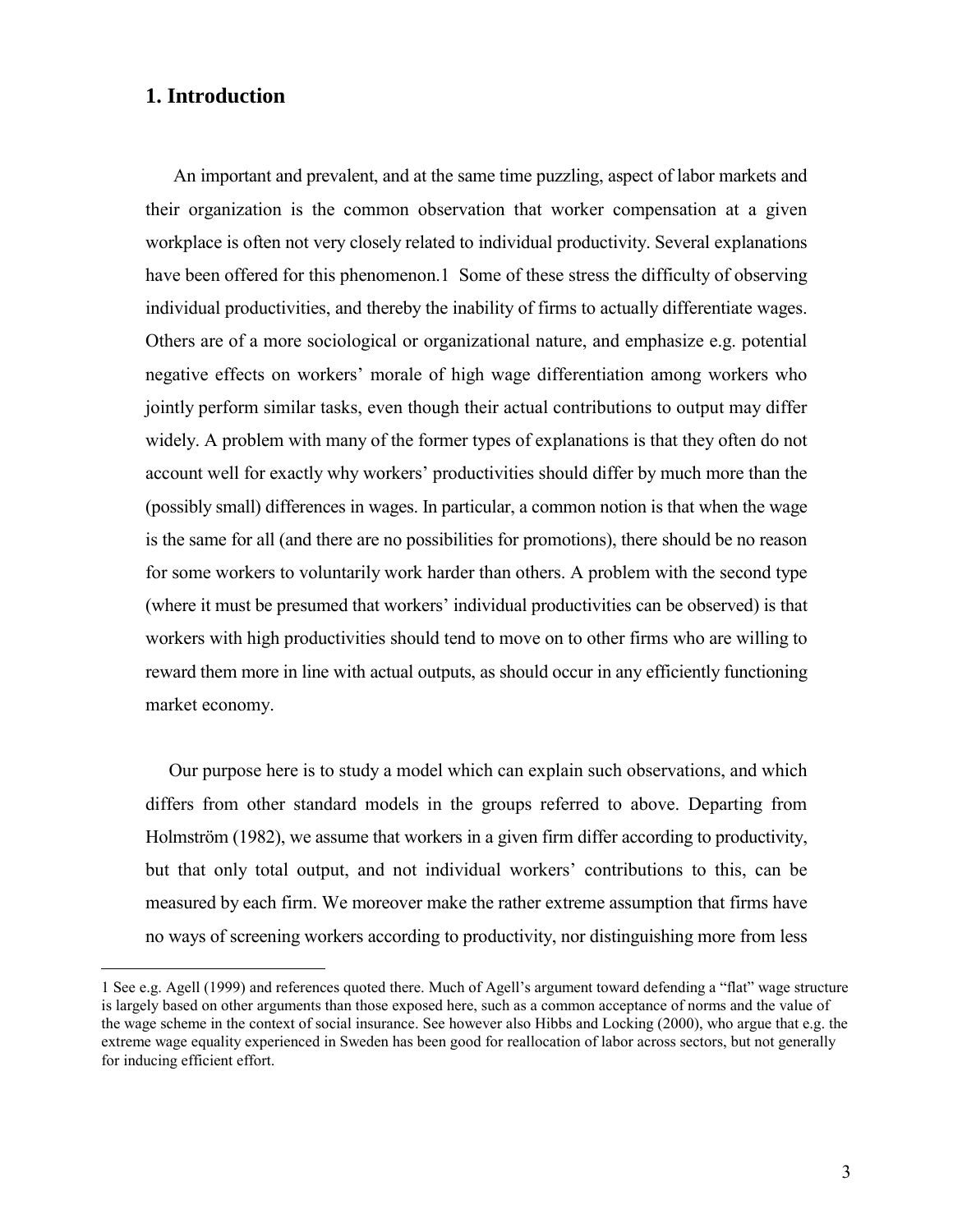productive individuals.

 In section 2 of the paper, we first demonstrate that a socially efficient allocation of worker effort implies that the marginal disutility of effort equals the marginal productivity contribution to total output for each worker. We also show that such a solution (under certain assumptions which coincide with those made by Holmström) in principle can be implemented through a bonus scheme, whereby all workers receive the same positive bonus given that aggregate output is observed to be greater than a given minimum level. At this solution individual workers' contributions to output differ according to ability, in an optimal way, but all workers' wages are the same. Under our assumptions, both marginal and average disutility of effort is greater at the optimal solution for those workers who contribute more to total output, than for those who contribute less. With equal wages to all this implies that expected utilities differ, and are generally lower for workers with higher productivities.

The results in section 2 follow more or less directly from Holmström's analysis, when explicitly extended to account for worker heterogeneity. Sections 3-4 however extend Holmström's analysis in less trivial ways, by embedding firms in a competitive labor market. We now simplify the analysis by assuming that there exist only two types of workers, those with "low" and those with "high" productivities (type 1 and 2) respectively. We assume that firms are identical and behave competitively and identically, the number of firms in the economy is given, there is perfect interfirm mobility of labor, and workers have given and identical options outside of the labor market (e.g. in the form of home production or leisure). This is a problem reminescent of the Rothschild-Stigitz (1976) insurance market problem, where an equilibrium is shown to frequently not exist. We resolve the existence problem by assuming a particular type of behavior for lowproductivity workers: such workers always go to firms in fixed proportions to highproductivity workers (for fear of else having their types singled out).

 In section 3 we study competitive equilibria with full employment under these assumptions. At such equilibria firms can be viewed as competing for high-productivity (type 2) workers only. The participation constraints for these workers must then bind on any given firm, in the sense that their utilities must be equal in all firms and generally exceed

4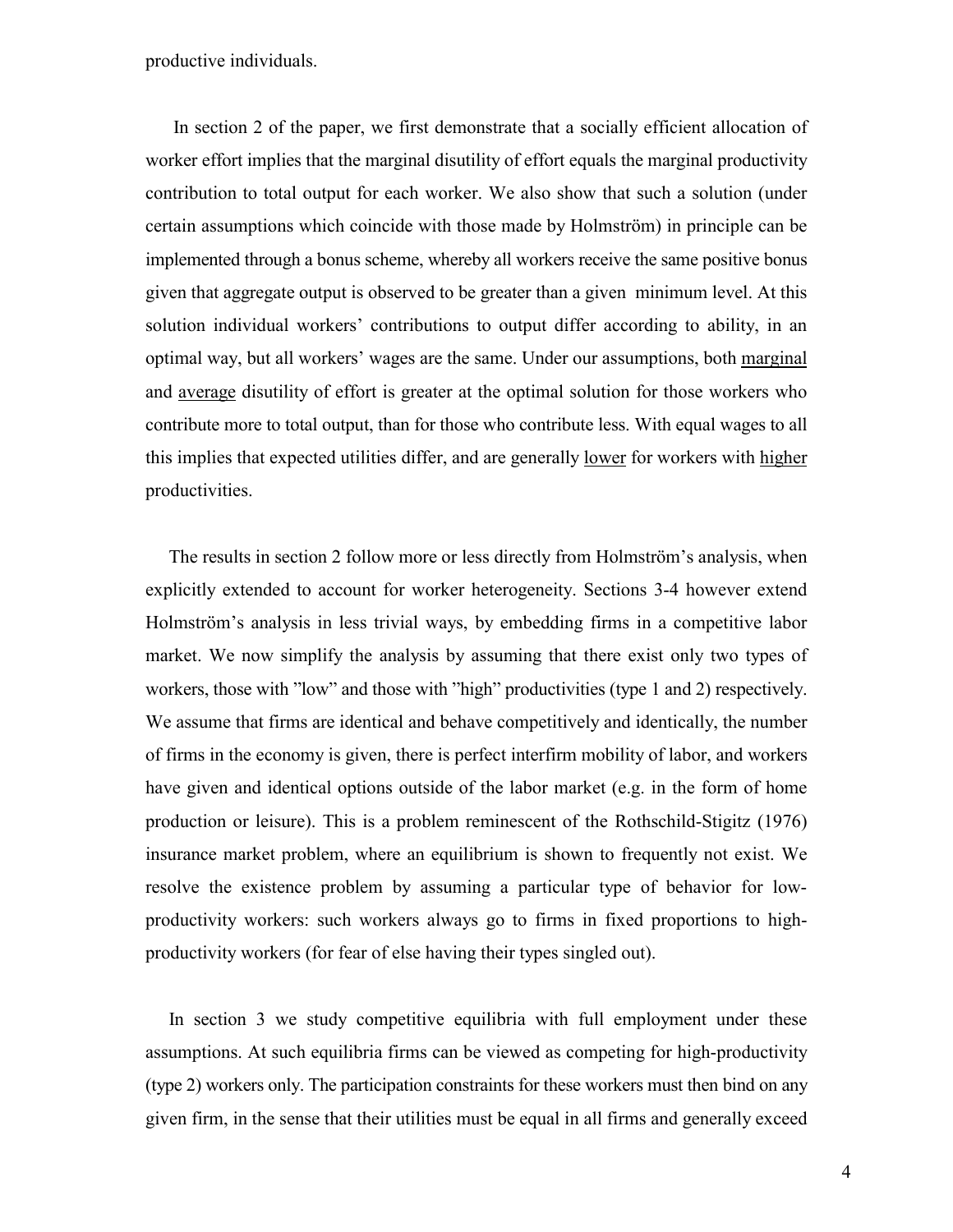their outside-option value. We demonstrate that the implication of such competition for îgoodî workers only is to reduce the level of effort that will be implemented by firms at equilibrium, below the first-best level, and more so the greater the overall fraction of "bad" (type 1) workers in the economy is. This is due to an adverse selection problem at the competitive equilbrium, when firms attract a mix of the two types of workers, and not just the preferred, high-productivity, type. This problem reduces the effort which the firms desires to implement for the high-productivity type, and it results in too low effort also for the low-productivity type.

 In section 4 we consider cases where not all workers are employed at equilibrium. In such cases the utility of employed type 2 workers must equal their utility in the unemployed state. We here demonstrate that three different cases may arise. First, when the adverse selection problem is "not too serious", in the sense that the fraction of low-productivity workers is "low", such an equilibrium implies that a random fraction of all workers are employed, and all active firms employ a mix of the two worker types. Secondly, when the fraction of low-productivity workers is higher, two types of firms coexist in the market: one group of firms which attracts only type 1 workers, and another group which attracts a mix of the two types. Finally, when the adverse selection problem is sufficiently serious (there are îvery fewî type 2 workers), all active firms may employ the low-productivity workers only. In all such equilibria, firms which employ a mix of the two types always select too low effort levels, as under the full employment solution. Firms which only employ lowproductivity workers by contrast suffer no adverse selection problem, and select first-best efficient efforts for this group.

 The paper is related to other work in the literature, notably McAfee and McMillan (1991), who also study a combined moral hazard-adverse selection problem with team production. In the same way as Holmström (1982) but as different from us, they focus on the internal allocation problem within the firm, and thus do not consider a competitive market for labor. Another difference is that the total disutility associated with working is lower for higher-productivity types in their formulation, but higher in our formulation. McAfee and McMillan then show that a direct-revelation mechanism can be constructed that permits truthful revelation of individual types, and that this in turn permits an efficient solution to be implemeneted. Here this is not feasible at a competitive equilibrium, due to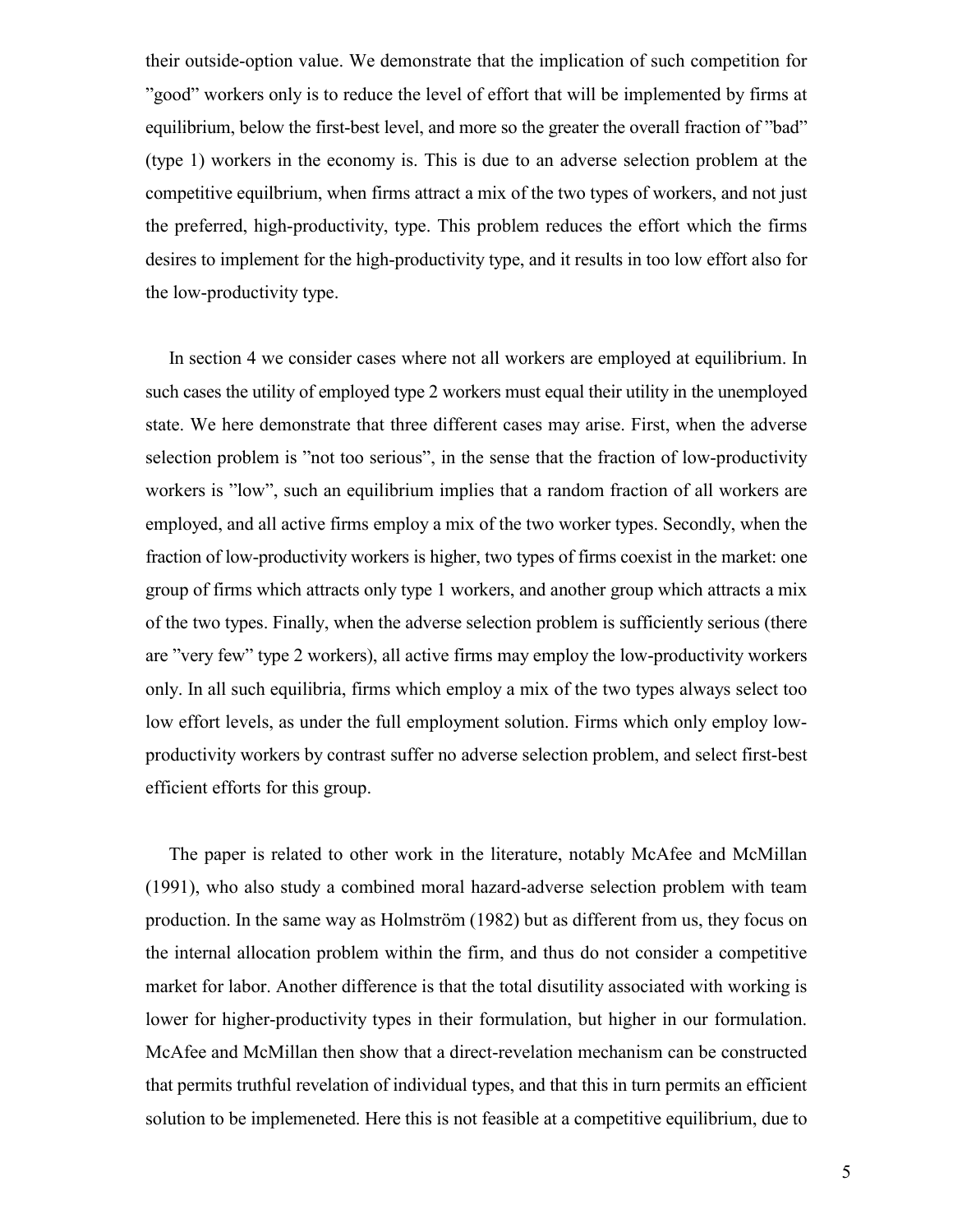the fact that under the informational constraints given, it is never possible to design a contract which low-productivity types prefer over that offered to high-productivity types. Separation of the two types must here rely on some firms employing low-productivity workers only. One should then also note that the possible generalization of our analysis, from two to more types (or a continuum of types as in McAfee and McMillan's formuation) is not straightforward and must in case await further research.

 The paper is as noted also rather closely related to the seminal Rothschild-Stiglitz (1976) paper on equilibrium in competitive insurance markets with asymmetric information, with two types of insurance customers, corresponding to our two types of workers here. There are close parallels between the two papers, e.g. in terms of potential problems of existence of a competitive equilibrium when the fraction of "good" individuals is high, and the existence of an equilibrium where only low-quality individuals participate in the market whenever the fraction of such individuals is high. There are however also differences, which serve to ensure existence of equilibrium in more cases here than in Rothschild-Stiglitz, as noted in the final section below.

 We will stress that our assumptions concerning the impossibility of measuring or inferring individual workers' contributions to a firm's output, are rather extreme and likely to be unrealistic in most cases. The analysis of such a pure case may still be of interest both from theoretical point of view, and as a starting point for analyses of how many actual labor markets function; in particular, why many talented individuals, who would make a larger contribution to aggregate social output by working as part of a large organization, instead opt to start their own enterprises, often at considerable risk.2

#### **2. The effort allocation problem of a single firm**

1

We initially consider the basic problem studied by Homström  $(1982)$ , section 2, extended to explicitly embody the issue of worker heterogeneity. Here a single firm implements the allocation of effort for a given worker stock, consisting of n workers (where n may be large). Worker i puts up subjective effort  $e_i \ge 0$  on the job, and  $v(e_i)$  is subjective

<sup>2</sup> Undeniably, often new startups by talented individuals are socially efficient as well. Our point here is that many startups may be initiated also in the opposite case.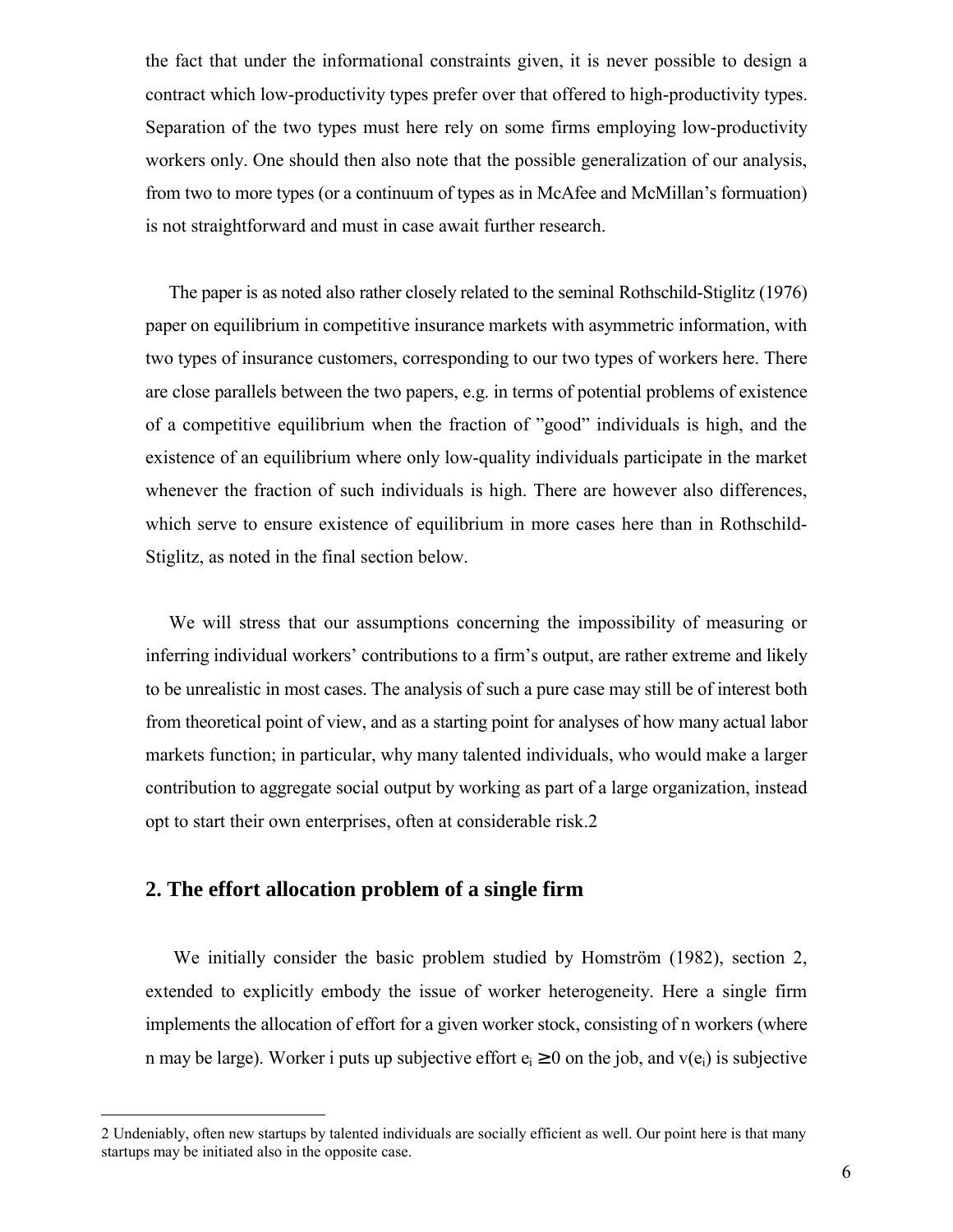disutility associated with this effort. The v function is assumed to be the same for all workers, and v', v'' > 0, for all  $e_i \ge 0$ . Assume that workers differ in their productivities, in the sense that for a given subjective effort, some workers contribute more to the firm's output than others. Denote the productive efficiency of worker i putting up effort  $e_i$  by  $\alpha_i$  $e_i$ . The average measure of productivity for all workers in the firm, a, can then be written as  $a = \sum_{i=1}^{\infty} a_i e_i/n$ , where the sum is taken over all n workers in the firm. In line with Holmström we assume that the firm's output can be expressed as  $x = f(\Sigma \alpha_i e_i) + \varepsilon$ , where ε is a stochastic variable with zero mean and continuous distribution G(ε) on the domain [-q,  $\infty$ ), where -q is some lower bound on  $\varepsilon$  (in particular, total output cannot be negative). The presence of the stochastic component  $\varepsilon$  is assumed to imply an imperfect correspondence between the sum of individual productivities and total output. The price of the firm's output is constant and equal to unity. x is then the amount of output that can be sold by the firm at this price. Workers are assumed to be risk neutral and their utilities given by  $u_i = w_i - v(e_i)$ .

The efficient allocation of workers' efforts is given by maximizing the expression

(1) 
$$
W = Ex - \Sigma v(e_i) = f(\Sigma \alpha_i e_i) - \Sigma v(e_i).
$$

 $W > 0$  at the optimal solutions for the  $e_i$  is here a necessary condition for this problem to be meaningful. We find the following first-order conditions

$$
\alpha_i f'(na) - v'(e_i) = 0,
$$

which must hold for all i.

The firm is assumed not to observe individual workers' types, efforts, nor their individual contributions to total output. Workers themselves however know their types. Individual workers' contributions to the total labor input in the firm are assumed to be fully independent. Assume also that workers do not observe each others' efforts not seek to cooperate in the determination of effort. We consider a one-period model, such that reputation or learning about workers' abilities are of no concern.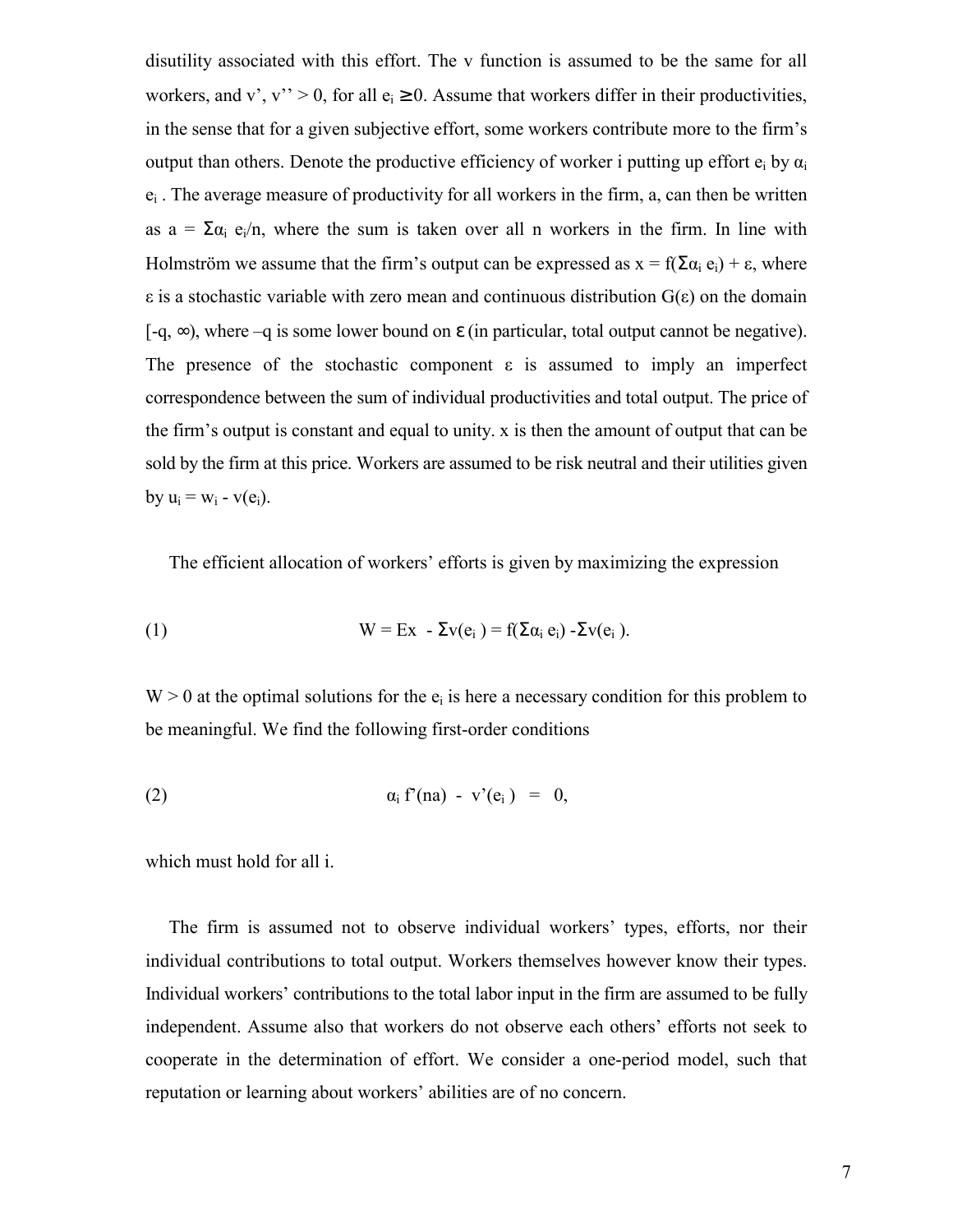Since the firm can only observe total output, it has no way of differentiating workers' wages except by randomization. It can be shown that randomizing wages cannot dominate; we accordingly assume that all workers are paid the same wage. Consider now a payment scheme whereby each worker in the firm is paid  $w_1$  if total output as observed by the firm at least equals some minimum level, call it x<sup>\*</sup>, and is otherwise paid w<sub>0</sub>. Assume w<sub>0</sub>  $\geq$  0, i.e., workers are never required to make net payments to the firm. The utility of worker i can then be written as

(3) 
$$
u_i = w_1 - v(e_i), \t x \ge x^*,
$$
  
 $= w_0 - v(e_i), \t x \le x^*.$ 

From the definition of x we find, for given  $e_i$ , that  $x^*$  and  $\varepsilon^*$  are related in the following way:

$$
x^* = f(\Sigma \alpha_i e_i) + \varepsilon^*.
$$

Define now P as the probability that x will exceed  $x^*$ , in which case worker i will receive the wage  $w_1$  instead of the minimum wage  $w_0$ . We then have

(5) 
$$
P = prob(x \ge x^*) = prob(\epsilon \ge \epsilon^*) = 1 - G(\epsilon^*) = 1 - G(x^* - f(\Sigma \alpha_i e_i)).
$$

The effect of an increase in effort for worker i on this probability is given by

(6) 
$$
dP/de_i = g(\epsilon^*)\alpha_i f'(na).
$$

The expected utility of worker i is now given by

(7) 
$$
Eu_i = P(w_1 - v(e_i)) + (1-P)(w_0 - v(e_i)) = w_0 + P(w_1 - w_0) - v(e_i).
$$

Using  $(6)$ , worker i's first-order condition for optimal effort  $e_i$  is given by

(8) 
$$
g(\varepsilon^*)\alpha_i f'(na)(w_1 - w_0) = v'(e_i).
$$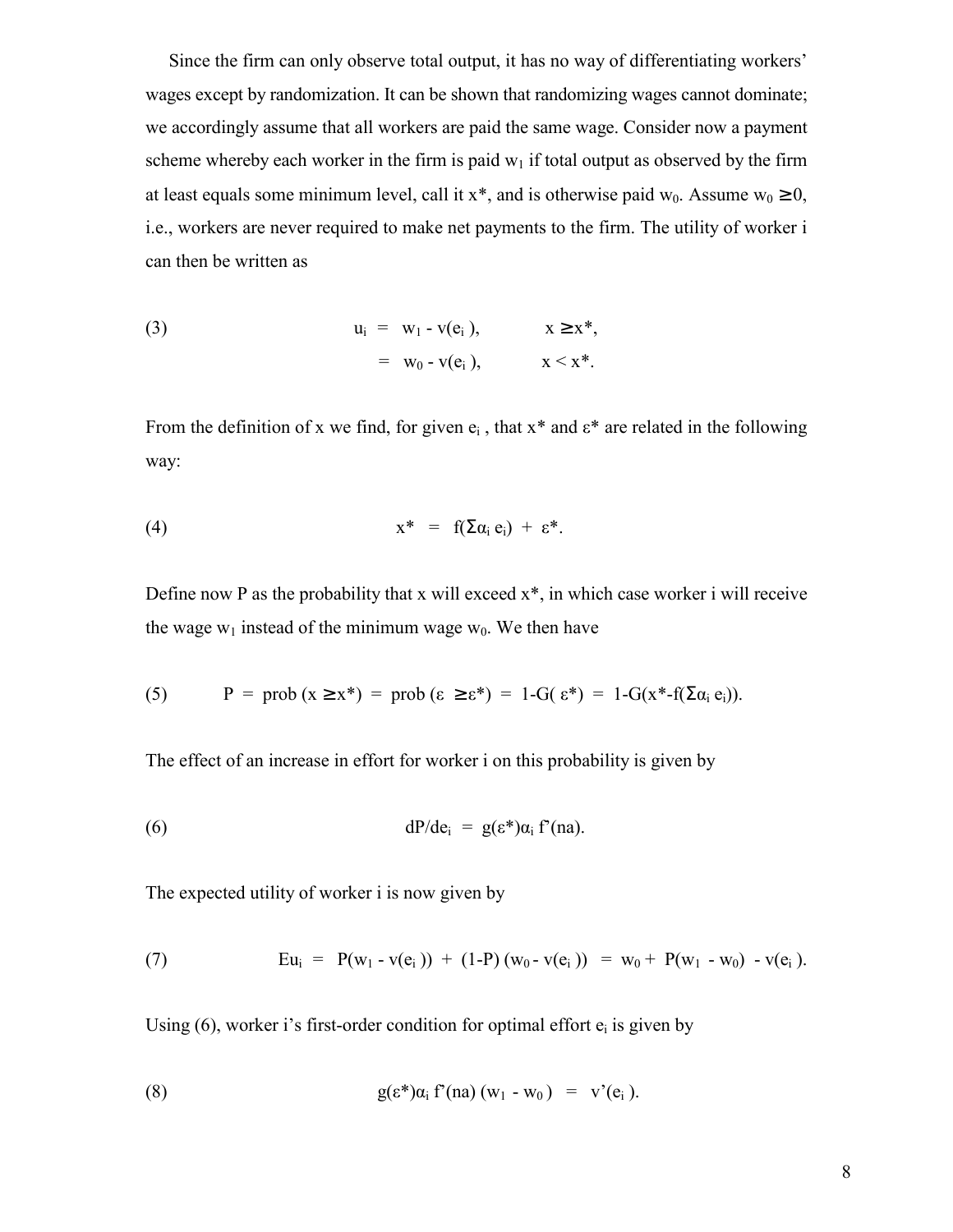Comparing the efficient solution, (2), to the solution implementing individual worker effort, (8), we derive the following result:

**Proposition 1***: Assume that the firm observes only aggregate output, and workers have individual productivity parameters αi . Then the efficient allocation is implemented by the wage scheme*

$$
w_1 = w_0 + 1/g(\epsilon^*),
$$

*which implies that all workers are paid the same wage, independent of individual productivities.*

The proof is straightforward, comparing the expressions (2) and (8). The efficient allocation is here implemented by giving all workers the same wage, even though their productivities may differ widely. This result is striking, and perhaps surprising. Note in particular that at an optimal solution just described, the expected utility of worker i is given by

(10) 
$$
Eu(i) = w_0 + P(w_1-w_0) - v(e_i) = w_0 + [1-G(\varepsilon^*)]/g(\varepsilon^*) - v(e_i),
$$

where we have inserted for P from  $(5)$ .  $(10)$ , together with the optimality condition  $(2)$ , imply that workers' expected utilities differ, and are lower for higher-productivity workers, since the optimal efforts are greater for these, while the wage is the same for all. Intuitively, a high-productivity worker knows that he or she has a relatively great impact on total output, and consequently a great impact on the probability that group output will exceed the target x\*, for any given effort. This makes it optimal for a high-productivity worker to put up a higher marginal (and here thus total) effort, for a given bonus ( $w_1-w_0$ ). The share of output ascribed to each individual worker will then also differ and be proportional to the individual efficiency coefficients  $\alpha_i$ .

 So far we have shown simply that an optimal solution, if it exists, must have the properties described by Proposition 1. We have said less about whether such a solution can and will be implemented. We will here consider the implementation problem as one of intrafirm allocation, where our main concern is studying whether an efficient solution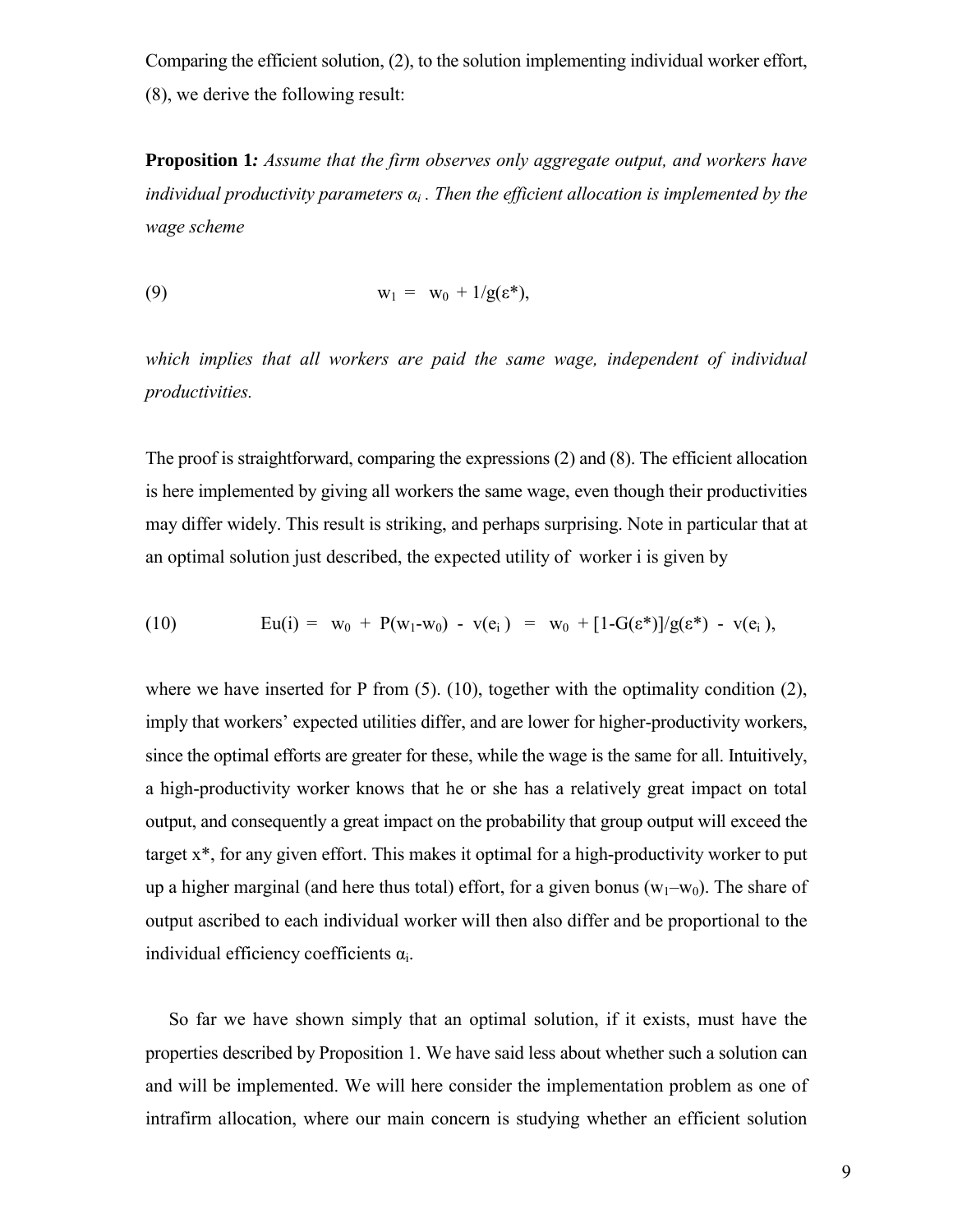exists. For this purpose we assume, following Holmström  $(1982, page 328)$  and writing  $G(\epsilon) = G(x-f(n\alpha))$ :

Assumption 1: G is convex in na. Assumption 2:  $g(x-f(na))/[1-G(x-f(na))] \rightarrow \infty$  as  $x \rightarrow \infty$ ..

Assumption 1 here assures global optimality of agents' actions. Assumption 2 can be shown to have the natural interpretation that the signal provided to the firm about workers' efforts, inferred from observed output, becomes very precise when observed output becomes very large.3

 Consider now a labor market where all firms are identical, implying that they have identical production functions and that only group (and not individual) productivities can be measured in any firm.4 Assume that all workers have opportunities outside of the labor market with a common value B, which may represent the value of home production, unemployment compensation or leisure. Assume also that workersí productivity differences are purely general, i.e., a given worker has the same productivity in all firms. One could then in principle visualize a possible equilibrium where the workers employed by any given firm is a random sample of all workers in the economy. With a large number of workers in all firms, average worker productivity will then be (approximately) equal for all firms.

 Consider such a possible solution. Since firms have no way of distinguishing between workers, they must pay the same wage to all. Denoting firm  $\mathbf{i}'s$  profits by  $\mathbf{R}(\mathbf{i})$ , the firm's expected profits are given by

(11) 
$$
ER(j) = f(n(j)a(j)) - n(j)w_0 - n(j)[1 - G(\varepsilon^*(j))] / g(\varepsilon^*(j)),
$$

<u>.</u>

where  $n(i)$  is the number of workers in firm j,  $n(i)a(i)$  is the value of the aggregate (effortaugmented) labor input for firm j, and  $\varepsilon^*(j)$  is the cutoff level for  $\varepsilon$  selected by firm j. Feasibility of the optimal solution now requires  $ER(i) \ge 0$  in (11), and  $Eu(i) \ge B$  for all i.

<sup>3</sup> See also Holmström (1979) and Milgrom (1981) for further discussions of these expressions and their interpretations. 4 We are thus here implicitly assuming that no firm can profitably reduce its scale of production to a size so small that individual workers' contributions to output can be identified.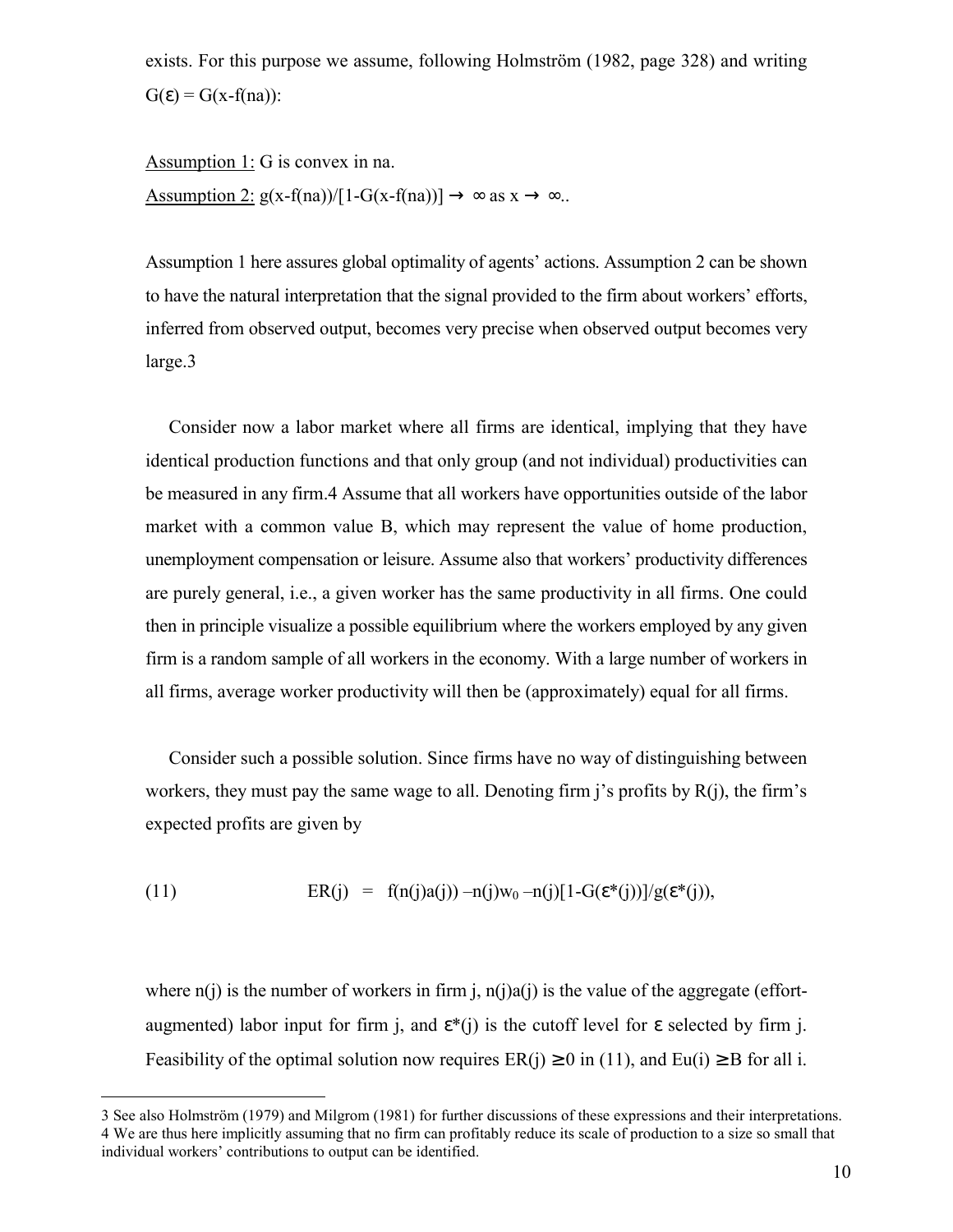Let  $\alpha_m$  denote the upper support of the productivity distribution over workers. We can then show the following:

**Proposition 2:** *Assume a given number of firms m, and a given total number of workers N, no firm can observe individual workersí productivities, workers have outside opportunities with a common value b, Assumptions 1-2 hold, and firms have unbounded wealth. Then a first-best allocation implies that all workers are employed in firms whenever the following condition holds:*

$$
(12) \t af(na) \geq v(e_m) + B,
$$

*where n = N/m,*  $e_m = e(\alpha_m)$ *, and a and all*  $e_i$  *correspond to the optimality conditions (2). Moreover, such an allocation can in principle be implemented by firms using the wage scheme (9).*

**Proof:** Consider setting  $w_0 = v(e_m) + B$ . Then the labor market participation constraint Eu(i)  $\geq$  B must hold for all workers, in particular for workers with  $\alpha$ <sub>m</sub>. From Assumption 2, for a sufficiently high level of  $\varepsilon$ ,  $[1-G(\varepsilon)]/g(\varepsilon)$  tends to zero, implying that  $Ew = v(e_m) + B$  is sufficient in the limit, to fulfill the participation constraint for all workers. Consider next firms.  $(12)$  is the condition that firms' marginal profits with respect to n are positive given that employment in all firms is n and all attract a random sample of workers. This implies that all workers should optimally be employed in firms. Consider finally possible states where  $\epsilon > \epsilon^*$ . For such states, from (9), w= w<sub>1</sub> = v(e<sub>m</sub>) + 1/g( $\epsilon^*$ ). When firms have unbounded wealth, such wages can be paid regardless of  $g(\varepsilon^*)$ . Q.E.D..

Proposition 2 is based on Theorem 4 in Holmström (1982), with the additional consideration of implementability through the requirement that workers' participation constraints be fulfilled. Under our assumptions (all workers have the same outside utility B and there is no intrafirm worker mobility) these constraints are fulfilled whenever they hold for the highest-productivity workers. Note the role (as in Holmström) of the unbounded wealth requirement for the case where  $(12)$  is "just barely" fulfilled. In this case implementation requires that  $w_1-w_0$  tends to zero, and that  $\varepsilon$  tends to its upper support.  $g(\varepsilon^*)$  could then in principle be small, implying that the wage premium is large (in the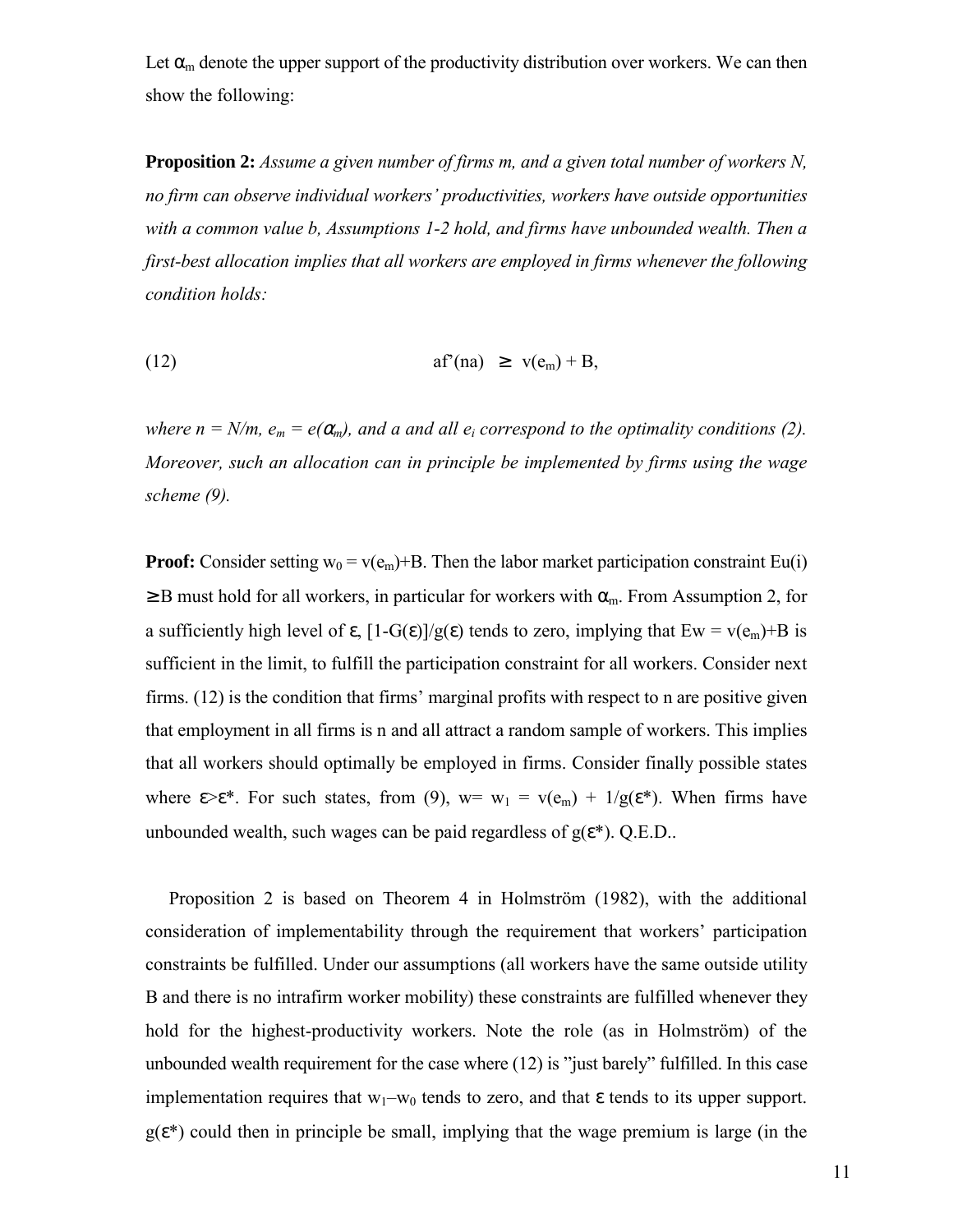(rare) event that such a premium is paid). Without the unbounded wealth requirement firms would not in general be able to cover their liabilities in such events, and the scheme would break down.5

Proposition 2 goes somewhat further than Holmstrom's analysis by adding considerations about workers' participation given the implementation schemes offered by firms. It is here clear that high-productivity workers are both hardest to give incentives, and at the same time most attractive to firms. So far there are however no parameters by which firms can compete for workers. This weakness will be remedied in the following sections. Note that, under our assumptions, those workers with the highest productivities end up with the worst outcomes, in terms of their combination of wage and effort (the wage is the same to all, but the effort is greater for those with high productivities). We thus have the (rather perverse) situation that high-productivity workers would prefer to be lower-productivity ones. The fact that they know they are good leaves then with the incentive to put up high effort given the wage scheme offered by the firm.

Two further comments are here in order. First note that Proposition 2 gives a sufficient condition for full employment being first-best efficient in an economy of the type desrcibed. The main point is that workers at productivity levels below maximum enjoy strictly positive utilities in excess of their outside options, at an equilibrium with full employment. One problem to be addressed below arises when (12) is not fulfilled. In such cases the implementation of a first-best solution in general requires that workers with different productivities be paid different wages, which is here not feasible.

 The second, related, point is that Proposition 2 deals with the feasibility of implementing a first-best solution, not with its actual implementation, .e.g competitive economy. This issue will be dealt with in more detail in the next section.

#### **3. Full-employment equilibria under labor market competition**

1

Consider now an economy which corresponds to that in section 2 above, except that

<sup>5</sup> One might here perhaps argue that the firm could be able to sign a future financial contract whereby the firm is insured against the event of a "very high" wage payment, resulting when  $\epsilon > \epsilon^*$ . We will not go into this issue in detail, just mention that moral hazard considerations are likely to make this difficult.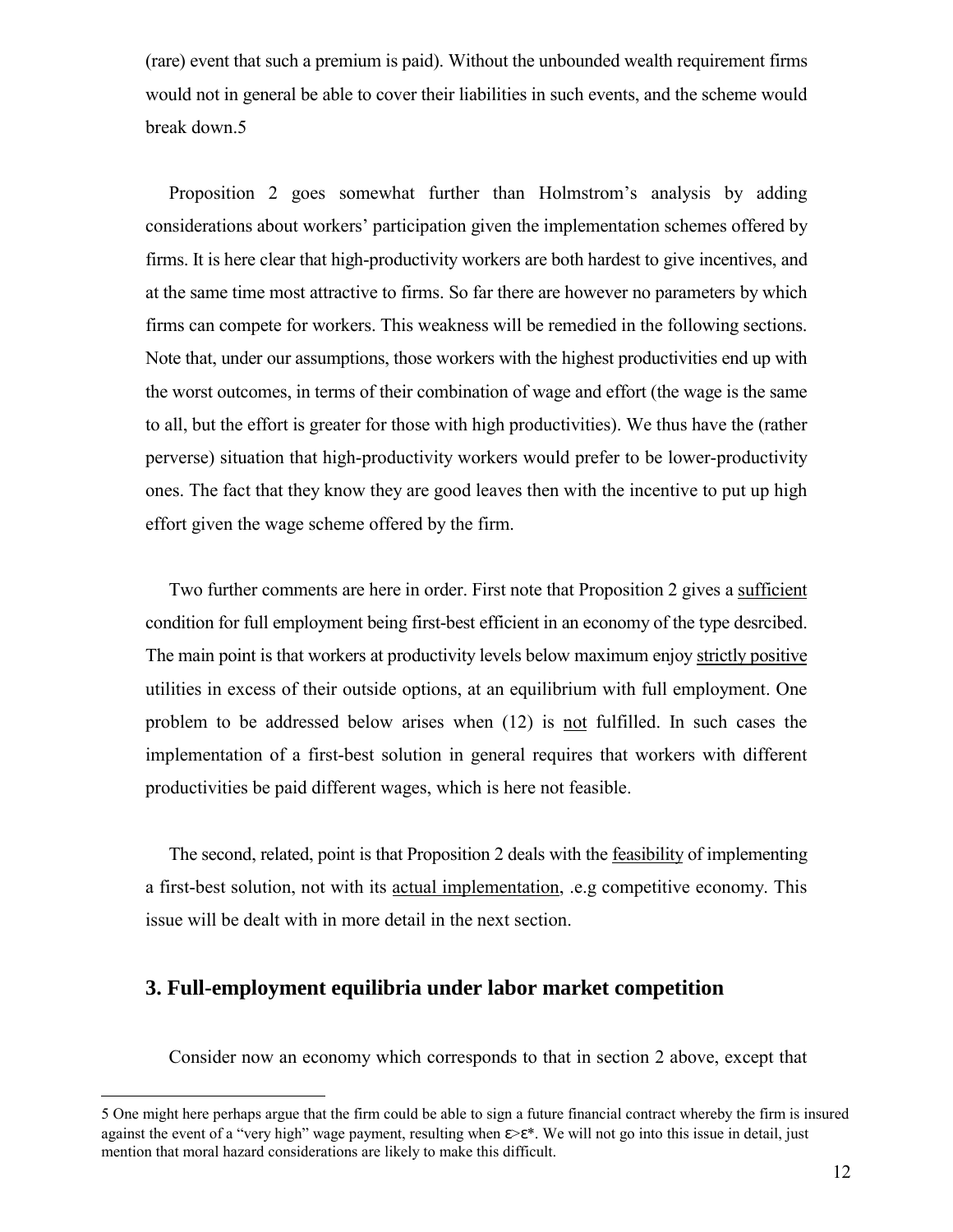firms now are assumed to compete for workers, in a perfectly competitive labor market, an issue that was not considered by Holmström (1982). We focus in this section on the case where market equilibrium implies full employment, i.e., all those workers who supply their labor to the market are employed by firms. We still assume that competition among workers themselves is irrelevant, since workers act independently, their individual contributions to the firmís effort-augmented composite labor input are independent, and individual efforts cannot be observed by others than each worker himself or herself. We will study what types of solutions are implementable in such a setting, given that the N workers are free to move between m identical firms, and where firms maximize profits. We focus on one particular firm, and assume that the number of workers in this firm, n, is a choice variable for the firm. We will assume perfect mobility of labor, and denote the net utility provided by the labor market ("other firms") to a worker of type i by  $Q_i$ . From the the previous section we maintain the following assumptions:

- a) The wage paid to all workers must be the same;
- b) The distribution of workers according to productivity must be the same in all firms;
- c) Any feasible set of worker effort levels is in general implementable, provided that the constraint on relative effort levels derived from (8), expressed as  $v'(e_i)/\alpha_i = k$  must hold, where k is a positive constant that can be decided by the firm.

 We also take as given that efforts can be enforced through a wage scheme (9), such that expected wage payments (in the limit) equal a base wage  $w_0$ , and firms have unbounded wealth. A symmetric equilibrium in the market, with identical firms, must here imply that the particular firm we consider provides net utility  $Q_i$  to workers of type i, for any i, and that these utilities are identical across firms. We make the following two additional, more specific, assumptions:

Assumption 3: There are two types of workers, namely low-productivity ones (type 1), with productivity coefficients  $\alpha$  < 1, and high-productivity ones, with productivity coefficients equal to unity, and the relative shares of the two types are  $\gamma$  and 1- $\gamma$ , respectively.

Assumption 4:  $v(e) = he + be^2/2$ , where h and b are positive constants. The first and second derivatives of the v function can then be written as  $v'(e) = h + be$ , and  $v''(e) = b$ .

Assumptions 3-4 will lead to relatively simple analytics and the derivation of easily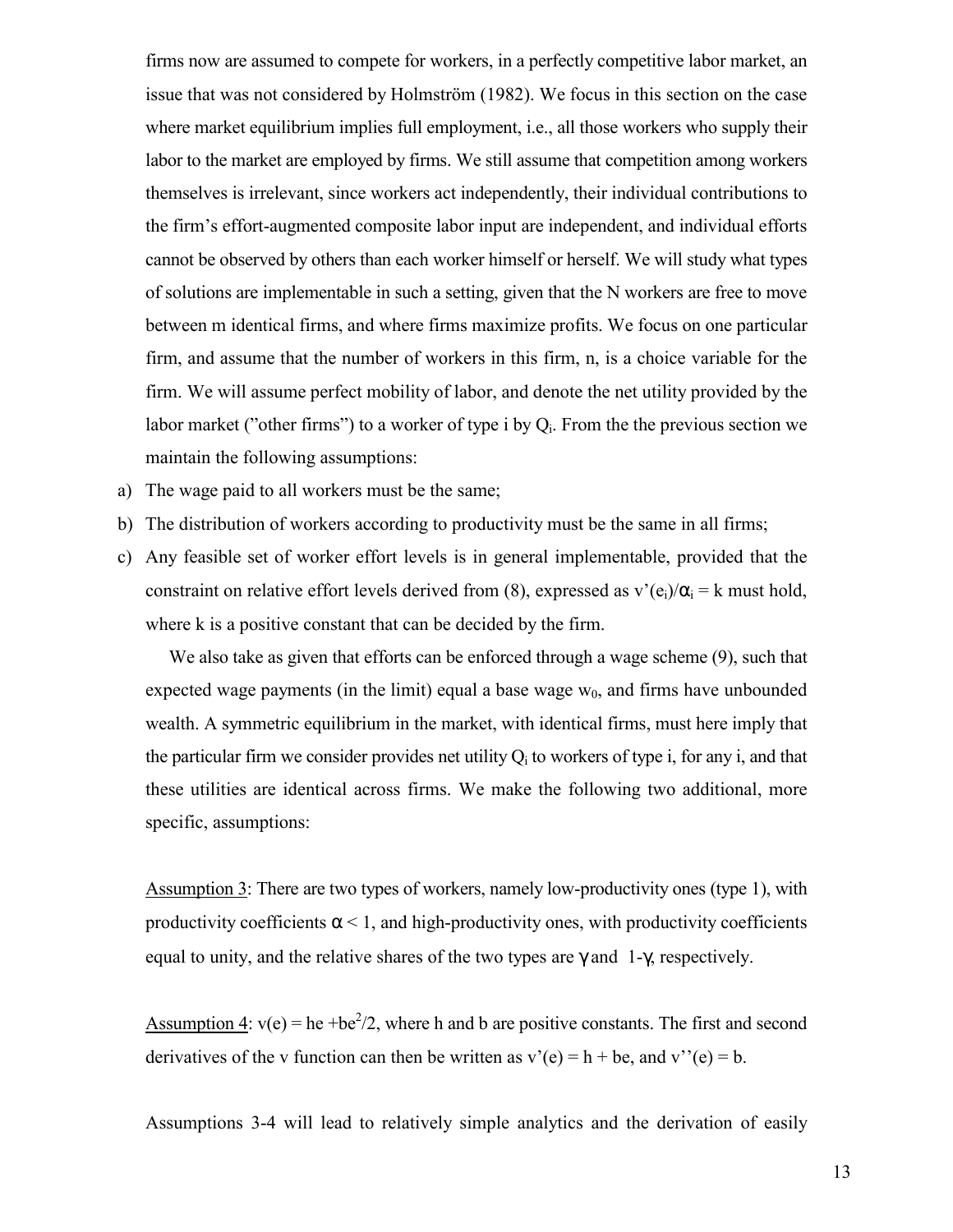interpretable results, without seriously reducing the generality of the discussion.

 By c) above, the following constraint must be observed by a firm which employes workers of both types:

$$
v'(e_1) = \alpha v'(e_2).
$$

Note also that, at equilibrium, the following conditions must hold for the two types of workers:

(14) 
$$
w_0 = v(e_i) + Q_i
$$
,  $i = 1,2$ ,

where  $w_0$  is the common wage offered by the firm to all its workers. Note here that an implication of (13) is  $e_1 < e_2$ , and consequently,  $v(e_1) < v(e_2)$ . From (14), this implies  $Q_1$  $> Q_2$ , i.e., lower-productivity (type 1) workers must have the higher utility levels at an equilibrium with full employment. At the same time type 1 workers provide less output than type 2 workers for the firm, and are paid the same wage as the latter. As before, assume also that all workers have an outside option with value B interpreted as the (exogenous) value of leisure of home production. At a competitive equilibrium with full employment,  $B \le Q_i$  for i=1,2.

 It is here clear that, ideally, firms prefer to attract only type 2 workers, since these are more productive and all must be paid the same wage. This leads to the following preliminary result:

Lemma 1*: At a competitive equilibrium with full employment, under assumptions a-c above, the participation constraint (14) will be binding on firms only for the best workers, i.e., i=2.*

At a full-employment equilibrium there is consequently effective (positive) competition among firms only for workers with the highest productivities. For low-productivity workers the situation is the diametrically opposite, namely that firms would wish to discourage these from joining. This implies that the expected utility constraint (14) for "bad" workers ( $i=1$ )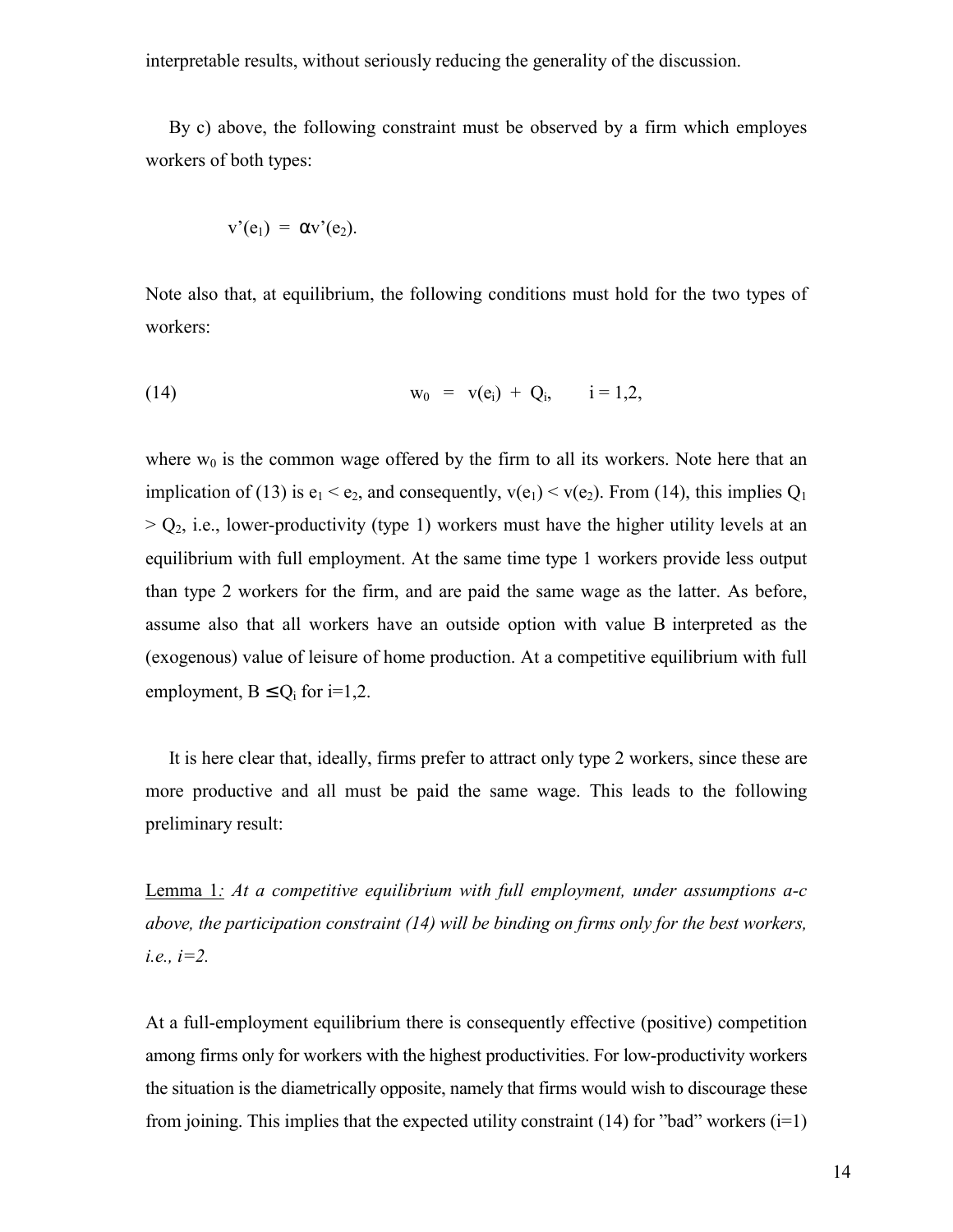plays an opposite role in that firms would ideally prefer to make these utilities as low as possible at the competitive equilibrium. Analytically this turns out to create a potential problem for existence of a competitive equilibrium in such a setting. To overcome this existence problem we impose the following condition:

Assumption 5: Consider a possible competitive equilibrium where some firms attract workers of both types. Then the ratio of the two types attracted is the same in all firms. The fraction of type 1 workers attracted is independent of the exact utility level offered to these.

 The role of this assumption is to ensure the existence of a competitive equilibrium with effective competition for type 2 workers only. This will become clear from the discussion below. The basic idea exploited is that "bad" workers do not wish to risk being singled out by firms; the least risky strategy in this regard is to spread out evenly across firms which employ both worker types.

 Note that there is no mechanism available to firms, for selectively attracting highproductivity workers. In particular, a higher wage would not help, since this would attract workers of all categories and not just the high-productivity ones. In this light assumption b above appears reasonable: firms have to take the distribution of employed workers as given, and this distribution is the same for all firms (and identical to the market distribution).6

The firmís problem can now be formulated as maximizing the following lagrangian

(15) 
$$
L = f(n(\gamma \alpha e_1 + (1 - \gamma)e_2)) - nw_0 - \lambda [v(e_2) + Q_2 - w_0] - \mu [v'(e_1) - \alpha v'(e_2)]
$$

with respect to  $e_1, e_2, w_0$  and n. The two first terms in (15) represent firm profits under the preferred scheme, given that the fractions of the two types of workers attracted to the firm in question correspond to their relative market shares. The participation constrant for type 2 ("good") workers is represented by the third term, where each firm takes  $Q_2$  as given by the labor market as a whole. When this is fulfilled with equality, the required number of îgoodîworkers is assumed to be attracted, accompanied by a number of îbadî (type 1)

<u>.</u>

<sup>6</sup> We are here thus focussing on symmetric equilibria where all firmsí profits must be the same. This is analytically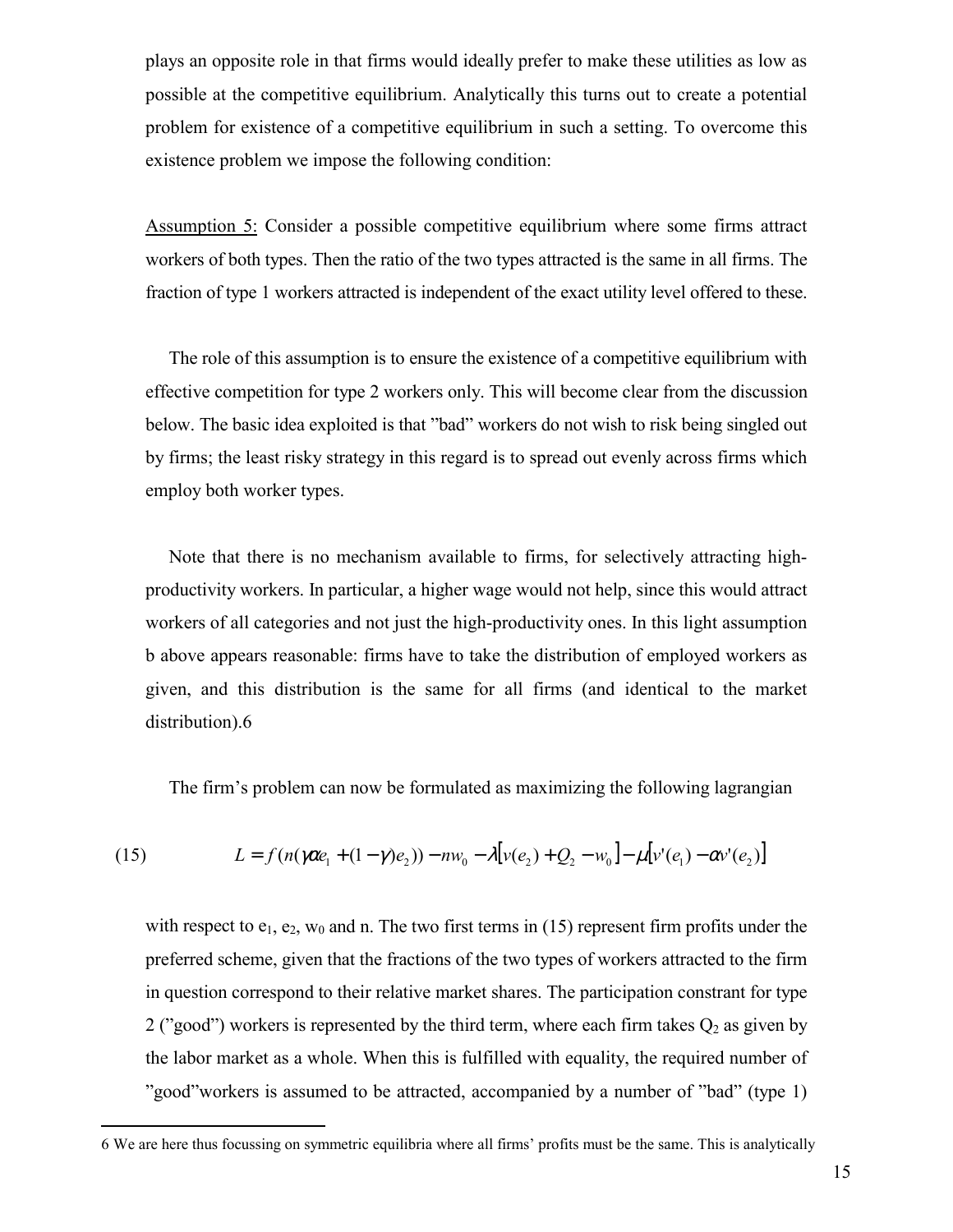workers corresponding to relative market frequencies, in accordance with Assumption 5. The last term represents the constraint on relative efforts that are implementable using a fixed-wage scheme, given by (13). This maximization yields the following set of first-order conditions:

(16) 
$$
\frac{\partial L}{\partial e_1} = n \gamma \alpha f'(\cdot) - \mu v''(e_1) = 0
$$

(17) 
$$
\frac{\partial L}{\partial e_2} = n(1-\gamma)f'(\cdot) - \lambda v'(e_2) + \mu \alpha v''(e_2) = 0
$$

(18) 
$$
\frac{\partial L}{\partial w_0} = -n + \lambda = 0
$$

(19) 
$$
\frac{\partial L}{\partial n} = \left[\gamma \alpha e_1 + (1 - \gamma) e_2 \right] f'(\cdot) - w_0 = 0.
$$

(16)-(19), together with the two side constraints, now together determine the 6 variables  $e_1$ ,  $e_2$ , w<sub>0</sub>,  $\lambda$ ,  $\mu$  and  $Q_2$ . A symmetric full-employment equilibrium moreover implies that n can be taken as given for the market as a whole, and equals N/m. (16) and (18) may be used to eliminate  $\mu$  and  $\lambda$  respectively. Using the assumption that  $v(e)$  is quadratic, we now find from (17):

$$
[1-\gamma+\alpha^2\gamma]f'(\cdot)=v'(e_2).
$$

We can now derive the following conclusion:

1

**Proposition 3:** *Consider a symmetric competitive labor market equilibrium in an economy otherwise described in Proposition 2, Assumptions 1-5 hold, and equilibrium implies full employment. At such an equilibrium workers' efforts are below first-best optimal. The deviation from first-best optimality is greater the larger the fraction of the low-productivity type, and the greater the difference in productivity between types.*

**Proof:** One may here compare (20) to the first-best optimality condition (2), which here takes the form  $f'(.) = v'(e_2)$ . One then finds that  $v'(e_2)$  is lower in (20) than in the first-best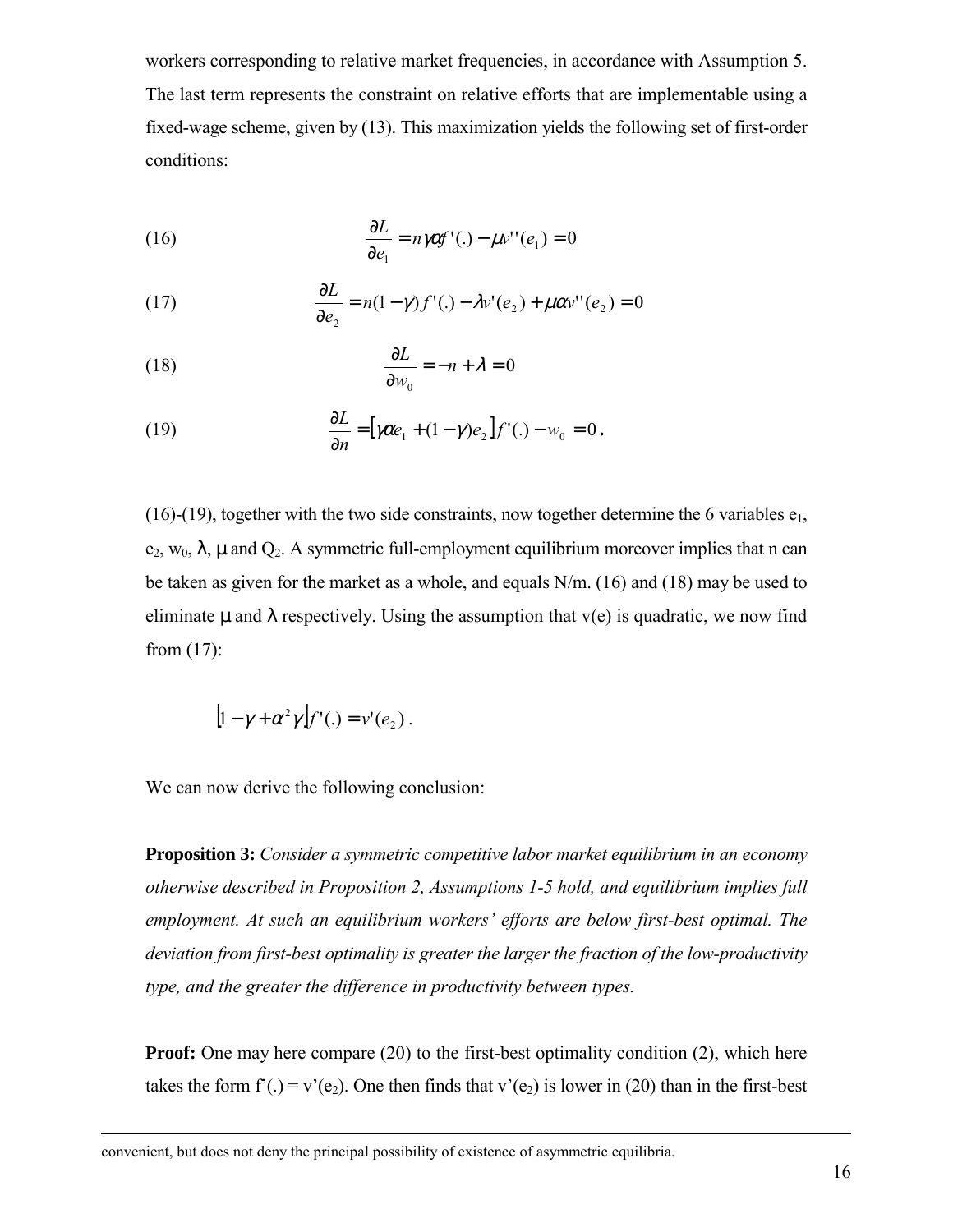case, using concavity of the firm's profit function. As a consequence  $e_2$  is lower than first best in (20). From (13),  $e_1$  is then also lower than first best. From (20), the discrepancy from first best increases in  $\alpha$  and  $\gamma$ . Q.E.D.

 Proposition 3 implies a tendency for firms to implement below-first-best efforts in a competitive market solution. Intuitively, a lower than optimal effort is a cost-effective mechanism for firms of attracting the (attractive) high-productivity workers, since it permits the wage to be reduced not only for these workers, but also for the (unattractive) lowproductivity workers. Low-productivity workersí efforts are then also lowered, but this counts for less since the latter contribute less to output, and the output loss resulting for these is more than made up through lower wages.

 Our derived solution depends on Assumption 5, which may appear arbitrary and somewhat artificial. When this assumption does not hold, a problem arises since lowering the effort requirement of all workers, in such a way that (13) is fulfilled, and holding  $Q_2$ fixed in (14), implies that the utility level  $Q_1$  of low-productivity workers is reduced.7 Technically this implies that starting from a symmetric "equilibrium" just derived, any firm could reduce the effort requriement "a little", still holding  $Q_2$  fixed, and thereby reducing Q1 below the level of utility enjoyed by type 1 workers in other firms. This is exactly the existence problem pointed out by Rothschild and Stigliz (1976), in their seminal work on competitive insurance markets.8 We will however argue that there are some fundamental differences between insurance and labor markets, which makes the possibilities for existence greater in the present case. Assumption 5 here "saves" the model by "forcing" workers to remain with their initial firm under such circumstances. Intuitively, starting from an initial symmetric equilibrium (of the type derived), it could appear as a risky strategy for a low-type worker to quit his or her initial firm in pursuit of a (marginally) higher utility elsewhere, since this could permit public identification of the worker's type.9

We will point out that derived solution in principle can be "saved" also in the absence

<u>.</u>

<sup>7</sup> This is easily seen differentiating the expressions (14) for  $i = 1.2$ , inserting from (13) and holding O<sub>2</sub> fixed. 8 See also Hirschleifer and Riley (1992), chapter 11, for a more general exposition of this problem. Our resolution of this problem here is essentially to remove the client anonymity assumption, on grounds that the act of changing employer is a much more conspicuous event than the act of changing insurer.

<sup>9</sup>Alternatively, firms could be viewed as improving the contracts to type 2 workers slightly, such as to attract only these. Assumption 5 then correspondingly implies that a required number of type 1 workers at the same time would move.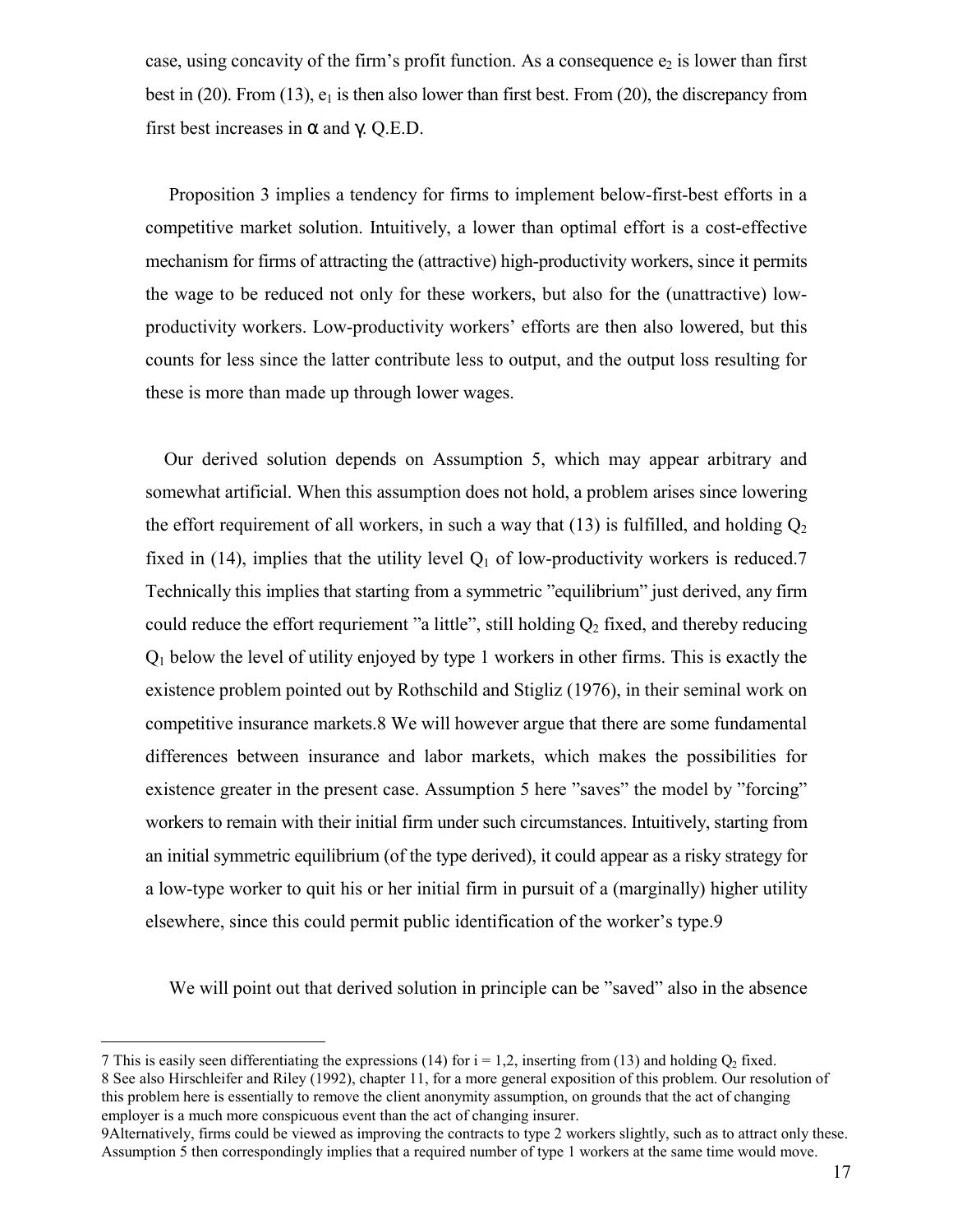of Assumption 5, by invoking the concept of a socalled "reactive" (or "anticiaptory") equilibrium, introduced by Wilson (1977) and Riley (1979) and further developed by Kohlberg and Mertens (1986) and Engers and Fernandez (1987). The basic idea here is that given an initial set of contracts (corresponding to the derived equilibrium), a change in the contract offered by one particular firm would invoke a reactive response on behalf of the other firms (who would change their contracts accordingly), such as to render a unilateral change of contracts unprofitable. In other words, it would not be possible for any one firm to improve its mix of worker types by lowering the effort requirement, due to the provoked response from other firms.10

#### **4. Competitive equilibria with unemployment**

## **4.1 Preliminary considerations**

<u>.</u>

 The solution discussed in section 3 above implies full employment among both worker types. Technically, at the symmetric market solution represented by the system (16)-(19) and the side constraints (13) and (14) (for i=2), we must have  $Q_i \geq B$  for i=1,2 and n = N/m: all workers are better off being employed at such a solution, than being unemployed (and generally, except in borderline cases, strictly better off, i.e., the inequalities hold strictly).

 We will now study cases where these inequalities no longer hold. In particular, we assume that  $Q_2 < B$  at a solution with full employment as described in section 3 above. In this case not all workers will be absorbed in firms at equilibrium, and some workers will be unemployed. An equilibrium with unemployment among some fraction of the total labor force now in general implies that some workers of both types will be unemployed. To see this, assume first that all unemployed workers are of the high-productivity type (2). But this cannot be an equilibrium, since firms would then gain by hiring out of the unemployed; in effect unemployment would serve as an efficient screening device for firms, and the initially suggested solution cannot be stable. Assume next that all unemployed workers are of the low-productivity type (1). This is a very unreasonable candidate for equilibrium,

<sup>10</sup> Kreps (1990) discusses the concept of reactive equilibrium in relation to game theory in more detail. His conclusion is that a sound game-theoretic basis for this concept can be secured only in a repeated-game setting, where firms can credibly threaten to punish unilateral defection from the established "equilibrium". We will here disregard such theoretical problems, and stress that our main interpretation of the established equilibrium is in terms of worker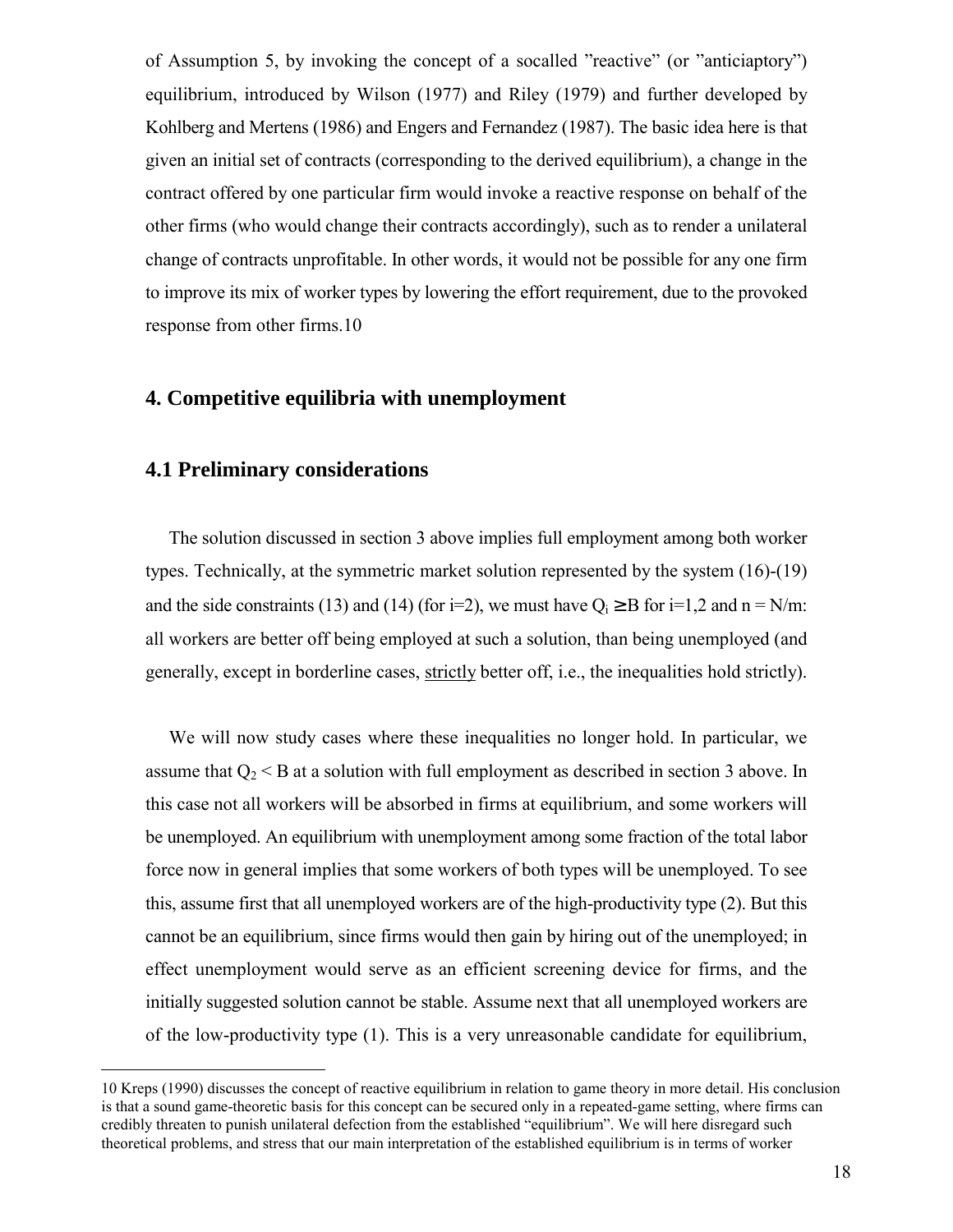since low-productivity workers' utilities must be higher in employment than in unemployment ( $Q_1 > Q_2 = B$ ). Type 1 workers then have incentives which are at least as great as those of type 2 workers, to seek paid employment. In this light the following assumption may appear reasonable:

Assumption 6: Consider an equilibrium where some workers are unemployed. Then the ratio of type 1 to type 2 workers, in firms which employ both worker types, is the same as the ratio of the two types of workers in the pool of the unemployed.

This assumption embeds two separate features of the process of worker selection in an economy with unemployment and adverse selection. First, the pool of the unemployed cannot be "better" than the pool of the employed (i.e., the fraction of type 2 workers cannot be higher in the unemployment pool than in the employment pool) for those firms who experience adverse selection (here, employ both types of workers). This feature ensures that firms which employ both worker types, have no incentives to fire their own workers and instead hire out of the pool of the unemployed. Secondly, the unemployment pool can neither be "worse" than the employment pool for such firms. This reflects the property of the labor market in this particular case, that firms employing both worker types have no way of selectively attracting preferred workers among those available in the market.

 An obvious consequence of assumption 6 is that some workers of both types will be unemployed, at an equilibrium with unemployment. The equilibrium solution must entail  $Q_2 = B$  (good workers are indifferent about working and not), and  $Q_1 > B$  (unemployed bad workers enjoy strictly lower utilities than employed ones). This opens up for the possibility that low-productivity workers can be attracted selectively by firms who aim to employ only these. It is now namely possible to reduce the wage to these below  $w_0$ , paid to all above, and still make these workers prefer such employment, provided that the other relevant option of these workers is unemployment. A firm attracting low-productivity workers selectively would maximize the following lagrangian:

 $H = f(n_1 \alpha e_1) - n_1 w_1 - \eta [v(e_1) + B - w_1],$ 

1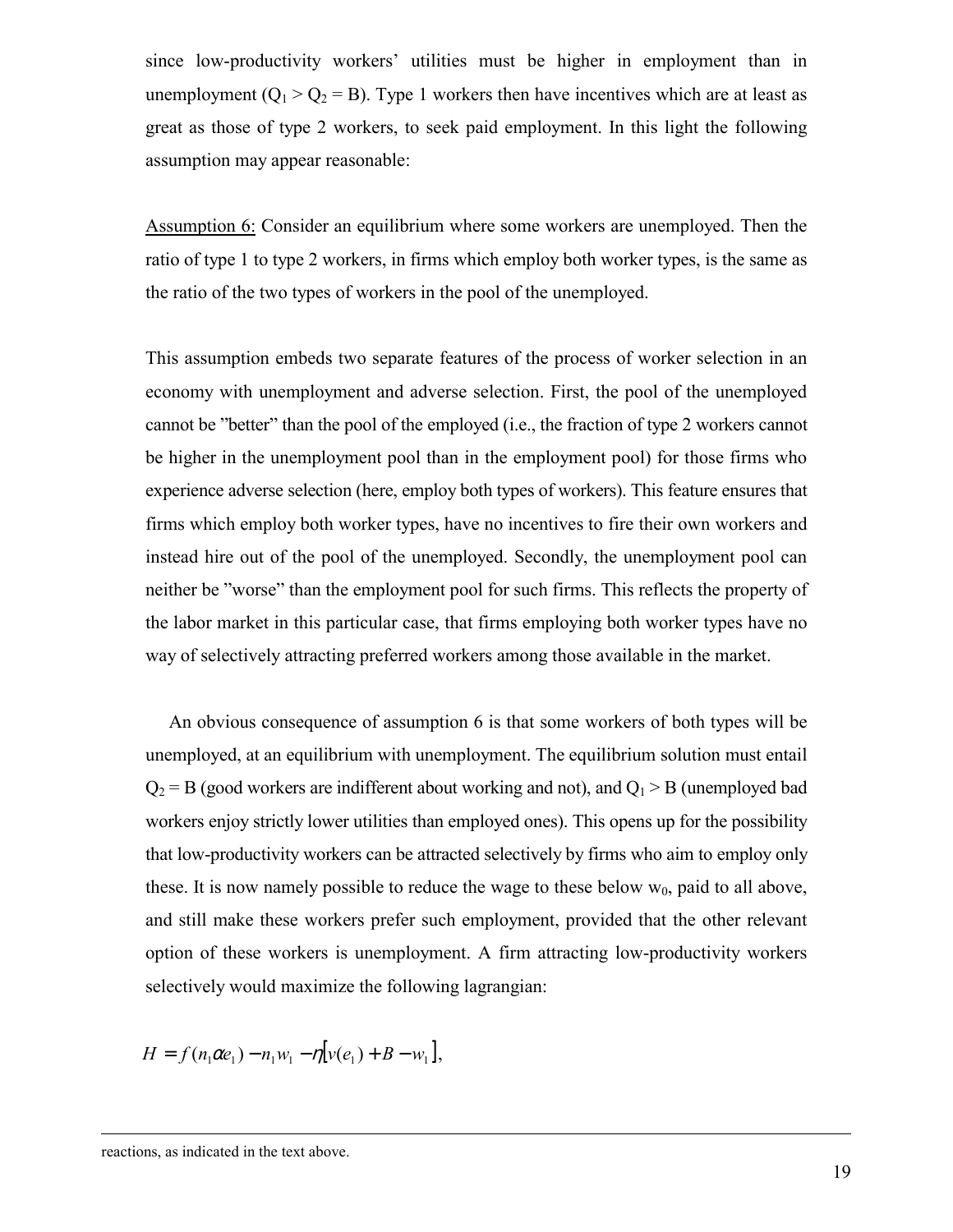where  $n_1$  now is the number of workers in such a firm (all of which are of type 1),  $w_1$  is the wage paid to these, and  $\eta$  a lagrange multiplier associated with the worker expected utility constraint in this case. Maximizing (21) with respect to  $e_1$ ,  $w_1$  and n yields the set of firstorder conditions:

(22) 
$$
\frac{\partial H}{\partial e_1} = n\alpha f'(\cdot) - \eta v'(e_1) = 0
$$

(23) 
$$
\frac{\partial H}{\partial w_1} = -n + \eta = 0
$$

(24) 
$$
\frac{\partial H}{\partial n_1} = \alpha e_1 f'(.) - w_1 = 0.
$$

We may now derive, from  $(22)$ - $(23)$ , the condition

$$
\alpha f'(t) = v'(e_1),
$$

which is the first-best condition (and thus identical to (2)), for the low-productivity type. The solution to (22)-(24) does not depend on the number of unemployed workers, the fraction of type 1 workers in the unemployed, nor the solution for firms that employ a mix. We may thus view the profits of firms that attract only type 1 workers,  $\pi_1$ , as an exogenous parameter in the following.  $\pi_1$  however generally does depend on the parameters B and on α.

 To study possible equilibria in such cases it is convenient to first establish two preliminary results.

<u>Lemma 2:</u> Consider an equilibrium with unemployment. Then the profit  $\pi_2$  yielded by the *system (16)-(19) implies a higher profit than*  $\pi$ <sub>*l</sub>, yielded by the system (22)-(24), provided*</sub> *that the fraction of type 1 workers in the worker pool of firms employing both types,* γ*1, is sufficiently small.*

This conclusion follows from the property that when  $\gamma_1$  is (close to) zero, firms employing a mix of worker essentially experience no adverse selection. Since the value of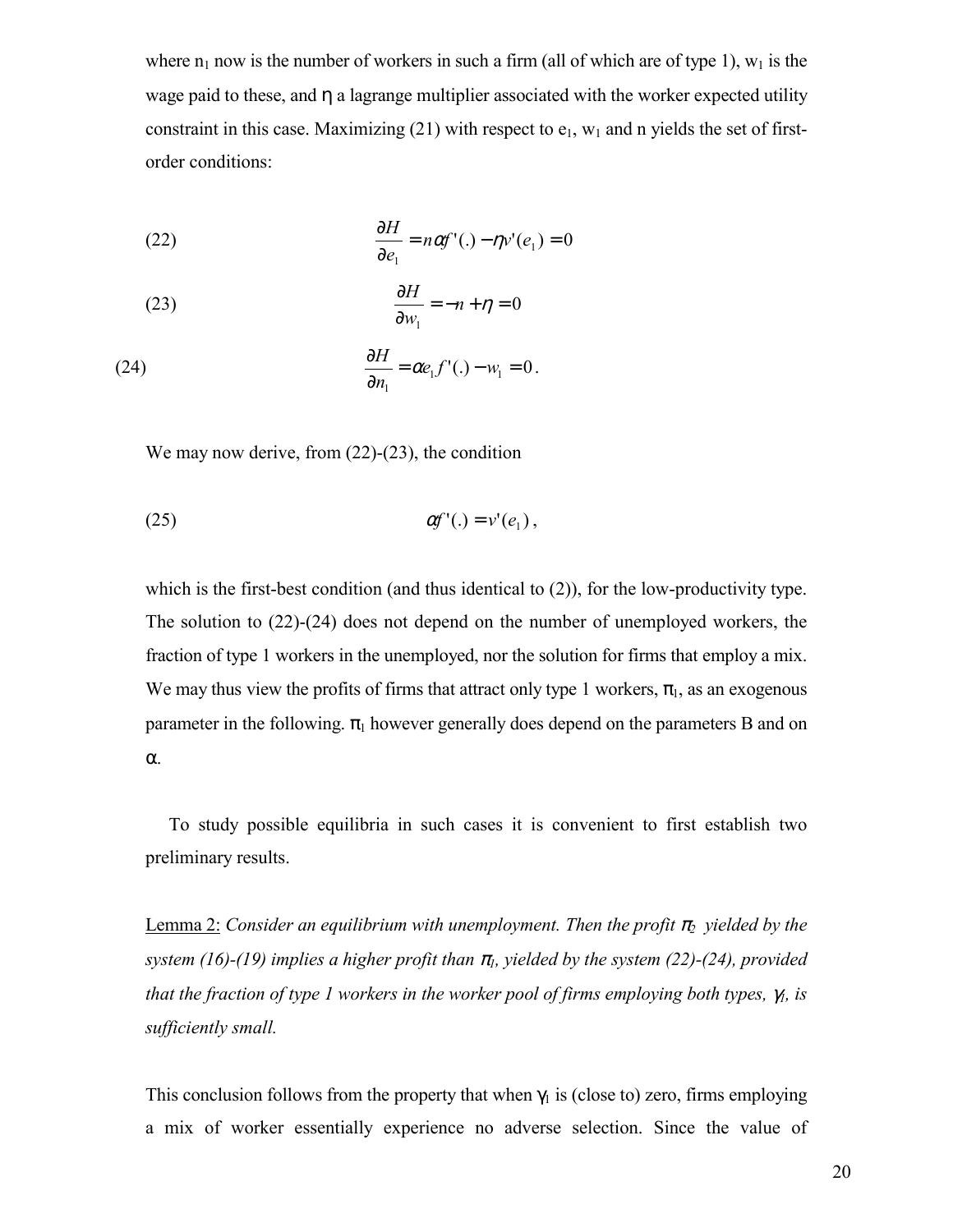unemployment is the same for all workers, and type 2 workers are more productive than type 1 workers, the output of firms attracting a mix of workers is always greater than the output of firms attracting only type 1 workers, for any given wage. Thus the (maximal) profits of firms attracting a mix,  $\pi_2$ , must be greater than the (maximal) profits of firms attracting only type 1 workers,  $\pi_1$ .

#### **<u>Lemma 3:</u>** Consider a case where  $\gamma_1$  is close to one. Then  $\pi_2 < \pi_1$ .

This result is also obvious. Also in this case firms attracting a mix of workers "essentially" experience no adverse selection, but now in the sense that there are only "bad" (type  $1$ ) workers, and thus in a manner opposite to that under lemma 2. With a homogeneous labor force with only type 1 workers, the system (22)-(24) maximizes profits, and the system (16)-(19) must consequently yield a lower profit.

We are now ready to consider two different cases, as follows.

### **4.2 Case 1: Unemployment equilibria with only one type of firms**

We first consider the possibility of an equilibrium where some workers (of both types) are unemployed, and where there only exist firms which mix, i.e. employ both types of workers. We then immediately have the following result.

**Proposition 4:** *Assume that we have an equilibrium with unemployment. Then under Assumptions 1-6, all active firms employ a mix of the two types of workers, provided that*  $\pi_2 > \pi_1$ , *i.e., for a "sufficiently low" level of γ.* 

This result follows directly from Lemma 2, and the property that  $\gamma_1 \leq \gamma$ , at any possible relevant equilibrium. The latter condition implies that the fraction of low-productivity workers in firms that mix never exceeds γ. From Assumption 6, at an equilibrium with unemployment and all firms attract a mix of workers, the fraction of type 1 workers must equal  $\gamma$  in all firms. The condition  $\pi_{2} > \pi_{1}$  then assures that it is never profitable for any firm to offer a contract which attracts only type 1 workers. Thus no such contracts will be offered, and the only possible equilibrim is one where all firms attract a mix.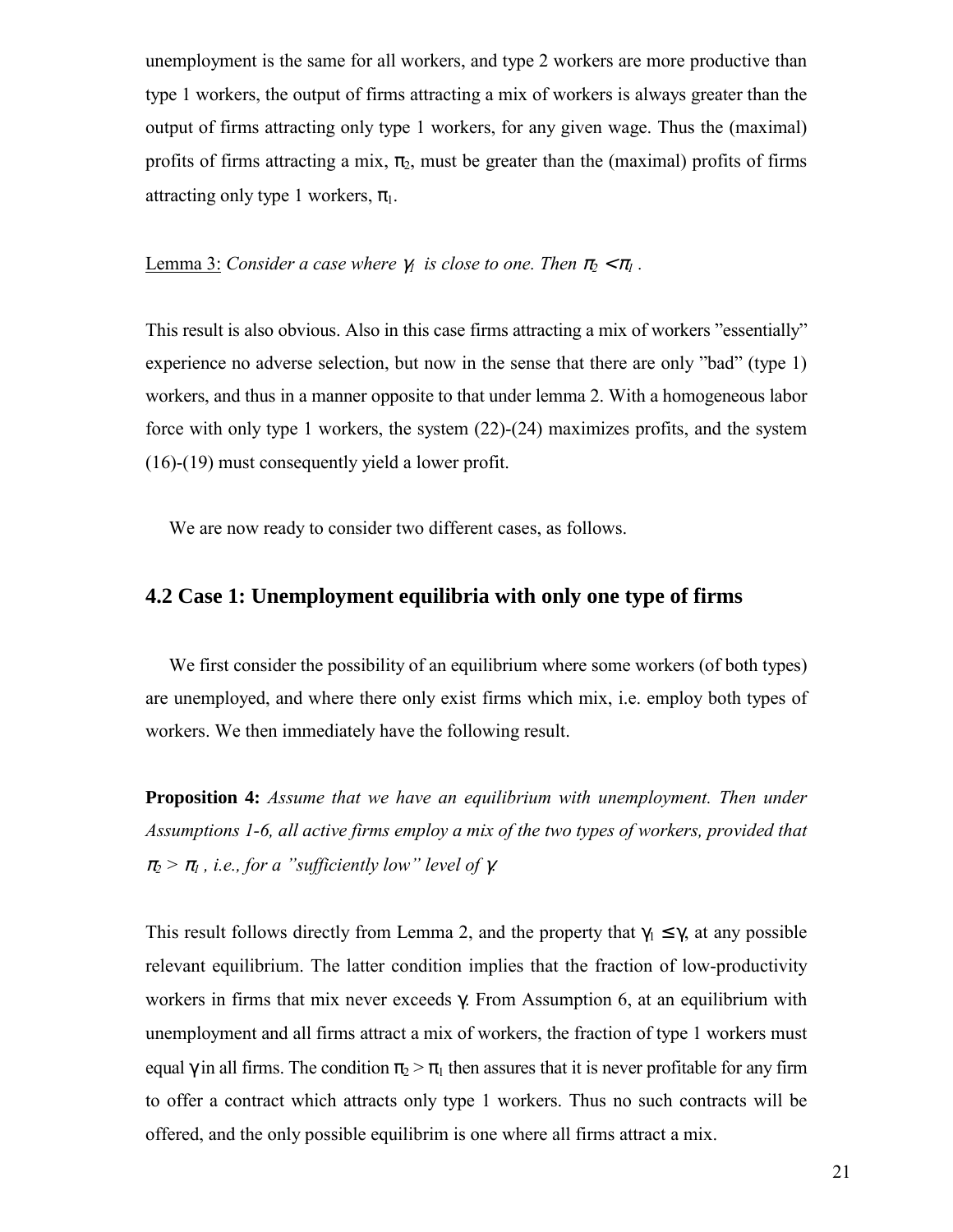Intuitively, such a solution occurs when the adverse selection problem facing such firms is "not too severe". The contracts offered by firms are designed to fulfill the incentive compatibility and participation constrant of "good" workers, and the "contamination" effect from having some "bad" workers in the economy as well is not particularly serious.

#### **4.3 Case 2: Unemployment equilibria with two types of firms**

 From Lemma 3, the equilibrium described by Proposition 4 cannot be valid whenever  $\gamma$  is sufficiently high (close to one). The reason is that under such an equilibrium, firms would make higher profits attracting only type 1 workers, instead of attracting a mix where a fraction  $\gamma$  is of type 1. A possible equilibrium must then involve at least some firms attracting type 1 workers only. To study such cases we find it convenient to impose the following condition on workers' beliefs:

Assumption 7: Consider workers of type 1 in firms employing only such workers. At an equilibrium with unemployment, these workers attach probability zero to the event of obtaining employment in firms that employ a mix of the two types of workers, upon quitting their current job.

The beliefs implied by Assumption 7 may be reasonable at an equilibrium where hiring of firms that employ a mix of the two types already has been made. Its implication is that the utility of type 1 workers in firms employing only such workers, is kept at B, i.e. the value of unemployment.

Define now the following variables:

 $n_1$  = the number of workers in each firm which employs only type 1 workers  $m_1$  = the number of firms employing only type 1 workers.

Thus  $n_1m_1$  equals the number of type 1 workers in firms employing only this type. By Assumption 5, the fraction of type 1 workers in firms that employ both types (given that there exist any such firms) is then given by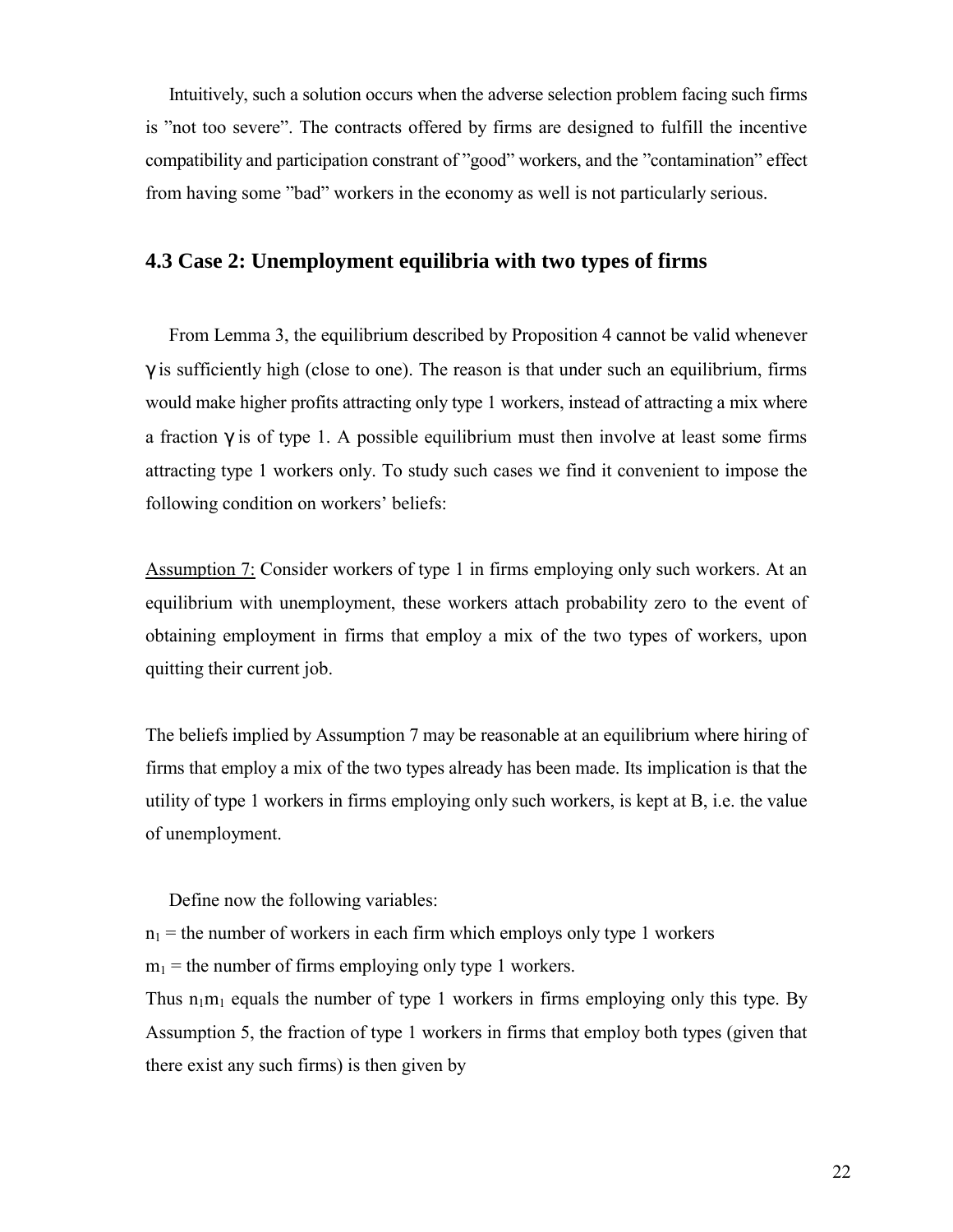(26) 
$$
\gamma_1 = \frac{\gamma N - n_1 m_1}{N - n_1 m_1}.
$$

We may then formulate the following result:

**Proposition 5:** *Under assumptions 1-7, and given that* γ *is sufficiently high to make* π*2 <* <sup>π</sup>*1, there exists a Bayesian equilibrium where a positive fraction of firms, m1/m, employ type 1* workers only. This fraction equals one given that  $\pi_2 < \pi_1$ , where  $\pi_2$  is calculated *replacing*  $\gamma$ *by*  $\gamma$ *<sub>1</sub> from (26) in the expression for*  $\pi$ *<sub>2</sub>, and setting*  $m_1 = m$ *. The fraction*  $m_1/m$ *is less than one given that*  $\pi_2 > \pi_1$ *when calculated at*  $m_1 = m$ *. In the latter case a fraction (m-m1)/m of all firms attract a mix of type 1 and 2 workers, with fraction* γ*1 being of type l*, and enjoy profits  $\pi_2 = \pi_1$ 

Proposition 5 covers two different classes of cases. First, it covers cases with a "very severe" adverse selection problem, where there are few high-productivity workers in the economy. In such cases all firms operating at equilibrium employ type 1 workers only. Note that  $\gamma_1$  from (26) is a decreasing function of m<sub>1</sub>, the number of firms which attract type 1 workers only. The lower  $\gamma_1$ , the greater is  $\pi_2$ . Thus  $\pi_2$  attains it maximum value for  $m_1 = m$ , i.e. when all active firms attract type 1 workers only. If the maximum value of  $\pi_2$  falls below  $\pi_1$ , no firm will seek to attract type 2 workers (and thus a mix of the two types in accordance with Assumption 5). No type 2 workers will then be employed.11

The other case occurs when this maximum value of  $\pi_2$  exceeds  $\pi_1$ . Then equilibrium must imply  $\pi_2 = \pi_1$ , and  $\gamma_1$  is determined endogenously, thus determining m<sub>1</sub> and thereby the number of firms  $m_2 = m - m_1$  which employ a mix of the two types of workers.

Proposition 5 here only asserts the existence of an equilibrium of either of these two types; it does not address how such an equilibrium is established starting from an out-ofequilibrium situation. In particular, it does not address the issue whether type 1 workers are actually willing to accept employment in firms attracting only these, at terms identical to

1

<sup>11</sup> One might argue that this case would be irrelevant under free firm entry, where firms enter whenever profits are positive. Given that firms employing type 1 workers only can make positive profits, a sufficient number of such firms would then enter so as to reduce  $\gamma_1$  sufficiently, such that production in firms employing both worker types becomes profitable. We will not go in detail on this here, only note that firm entry would modify our results above.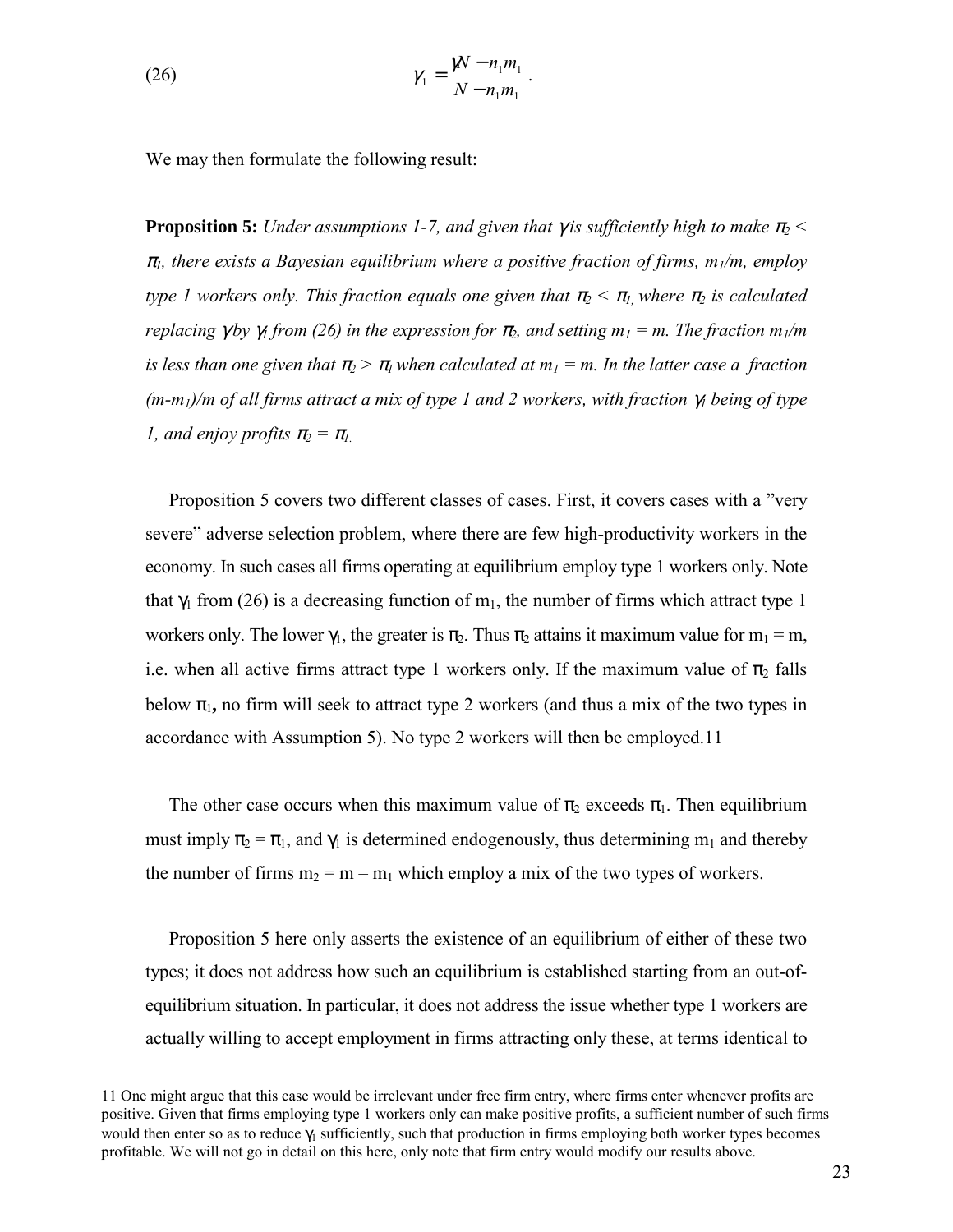those enjoyed by unemployed workers, given that other firms attract a mix of workers (and provide utilities which are higher than the unemployment value to type 1 workers). It asserts that given that the required number of type 1 workers have already accepted employment in firms employing their own type only, such workers have no incentive to quit their jobs given beliefs represented by Assumption 6.

 Note that in cases with coexistence of two types of firms, the presence of firms employing only type 1 workers serves to ameliorate the adverse selection problem for those firms that employ both types. The reason is that this absorbtion lowers the share  $\gamma_1$  of "bad" workers in the latter group of firms. As a consequence the equilibrium efforts of both worker types are increased (in the direction of the optimal solution), from (20).

The "extreme" equilibrium under which no high-productivity worker is employed here corresponds to the separating equilibrium in the Rothschild-Stiglitz model whenever it exists. Note that such an equilibrium exists in "fewer cases" here, due to our Assumption 5 (which implies that alternative equilibria arise in more cases).

 Note finally that in all possile equilibria with unemployment and coexistence of two types of firms, the rate of unemployment will be greater for "good" than for "bad" workers. Overall inefficiencies take three different forms: first, effort allocations are inefficient in firms employing both types; secondly, the intrafirm allocation of labor is inefficient; and thirdly, there is inefficient (too high) unemployment of "good" workers.